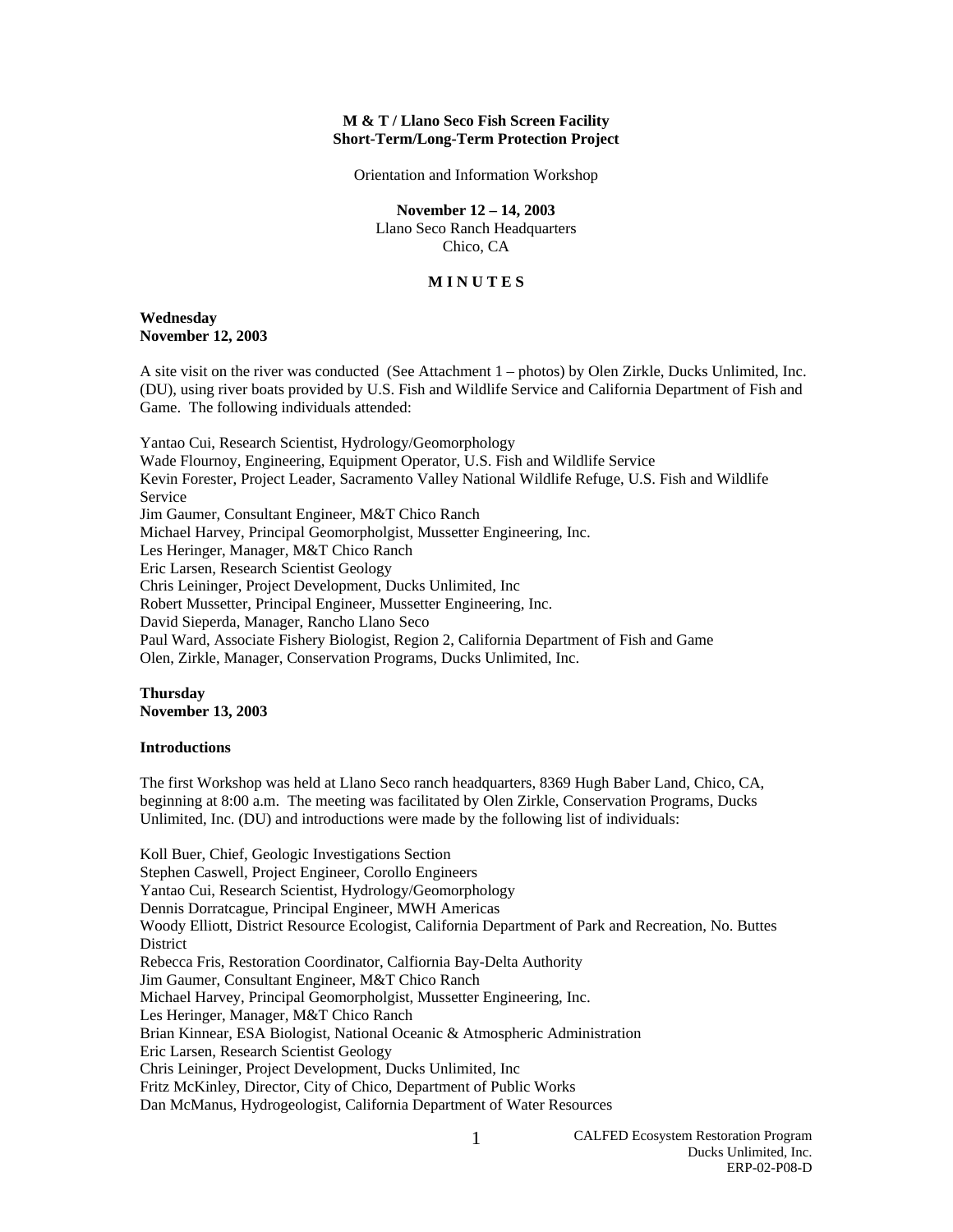Robert Mussetter, Principal Engineer, Mussetter Engineering, Inc. Vickie Newlin, Sacramento Valley Regional Coordinator, California Bay-Delta Authority Scott Parker, Project Manager, Corollo Engineers David Sieperda, Manager, Rancho Llano Seco Robert Strand, Consultant Engineer, MWH Americas Marc Sulik, Supervisor, City of Chico, Water Pollution Control Plant Neil Schild, Principal Engineer, MWH Americas Dick Thieriot, Owner, Rancho Llano Seco Ken Walters, Supervisor, Resource and Planning, California Department of Parks and Recreation Paul Ward, Associate Fishery Biologist, Region 2, California Department of Fish and Game

After introductions were made Olen presented an overview of the project scope of work. He explained that CALFED requested that expertise from outside the state be brought together to develop a realm of possibilities that will support a long-term solution to the problems identified in the M&T/Llano Seco Fish Screen Facility Project. This first Workshop has been convened to discuss possibilities and scenarios that will address sediment deposition that threatens the functionality and operations of the pumping and fish screen facility, as well as, the City of Chico Wastewater Treatment Plant Outfall and the natural function of river meander. Issues papers will developed from the exchange of knowledge presented at this first workshop that will discuss possible alternatives to solve the problems associated with the diverting surface water in the Sacramento river and the pumping location. Once these issues papers have been drafted, they will be circulated to the Steering Committee members for further input and a third workshop will be convened to provide an opportunity for the stakeholders and scientists to test and refine an understanding and potential for unintended effects between managing the natural riverine system, fisheries requirements and pumping requirements for the identified potential solutions.

Olen explained that the selected alternatives or recommendations will be presented to CALFED for their review by June 2004 in a proposal format that will request on-going support to further develop the recommendations for eventual implementation.

#### **Historic Background**

Olen introduced Les Heringer who presented historical background of the previous M&T/Llano Seco Fish Screen Facility Project. Les presented maps and aerial maps to more graphically explain the history. He discussed the gravel bar encroachment, presented photos of flood stages and regular flows stages. He also brought copies for the committee members of the pumping plant and fish screen specifications.

Les explained the early collaborative planning effort that was conducted with City of Chico, U.S. Fish and Wildlife Service, California Department of Fish and Game (DFG) and The Nature Conservancy. He explained the 1989 sale of part of the ranch to U.S. Fish and Wildlife Service (USFWS) who then became a diverter to supply water to wetland areas. In 1984, as a result of the impacts to the fishery in Big Chico Creek associated with the M&T Pumps, a feasibility study was conducted by CH2MHILL to move the Big Chico Creek pumping facility to a new site in the Sacramento River. Les further explained that Montgomery Watson was awarded the contract to build the new pumping facility and fish screens. Construction for the new pumping plant was begun at the end of 1996 with funds from USFWS and CALFED. In connection with moving the pumping facility, 40 cfs of adjudicated water, that would have gravity flowed to the M&T Chico Ranch and Rancho Llano Seco, was allowed to remain in Butte Creek for salmon restoration. The project to relocate the pumps was completed in 1997.

Since the relocation, Les described the migration and removal of the gravel bar that is currently threatening the facility in the river. The gravel bar began to migrate in 1997. Les also described the threat to the City of Chico's wastewater outfall downstream from the pumping facility.

In late 2000, the gravel bar created a significant threat to the pumping facility and the outfall. At that time, a study was conducted by Stillwater Sciences to understand the problems and develop recommendations for a short-term solution. The study recommended that the gravel bar be extracted to the 1996 position until an alternative could be determined for the long term. Removal of 144,000 yards of gravel cost \$300,000;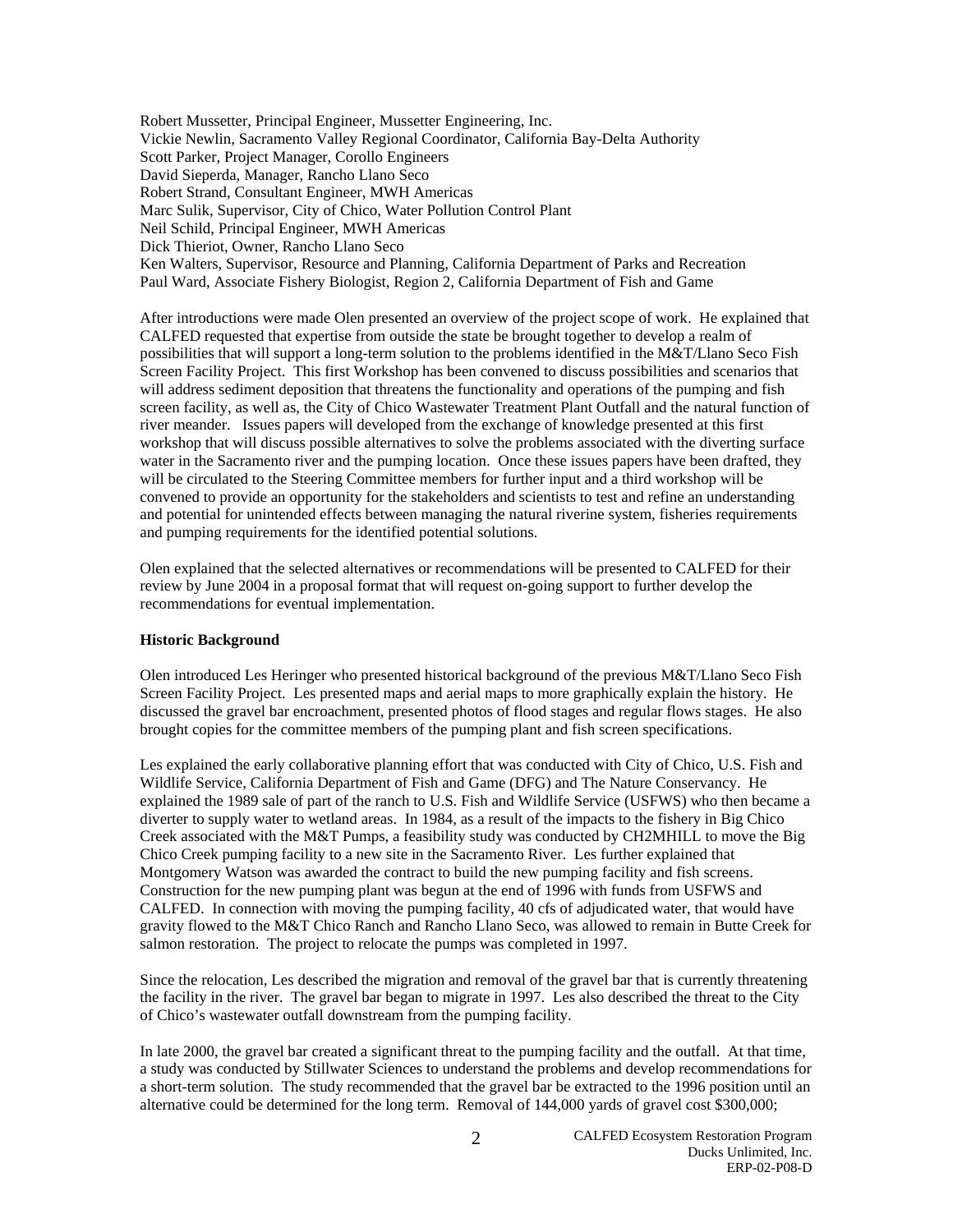\$100,000 for permits and mitigation; City of Chico shared one-half of the costs and the two ranches shared the other half. Les paid tribute to the significant cooperation between the private, state and federal stakeholders and entities who facilitated the gravel bar extraction. It took one year to put together the permits, an incredibly short time period.

Les explained that the pumping facility has become a year-round facility to ensure a water supply to agriculture and to wetlands. When the ranches were only involved in agriculture, the system was utilized for 6 to 8 months. Due to the mix of farming and wetlands, it has now become a year-round system.

Olen attributed the M&T relocation project as being the front runner to a series of screen projects in the Sacramento River that have resulted in almost 80% of the major diversions now being screened. This Initial screen projects set the tone for literally 80% to 90% of all major diversions up and down the river. Olen attributed M&T relocation project, under Les' leadership, as the signature project that set the tone and initiated restoration of significant anadromous fish habitat.

Paul Ward gave a history of listing of salmon in the Sacramento River; a history of funding by state and federal agencies to find solutions that would result in implementation actions. Paul described the issues of diversions and their impacts on spring run Chinook and steelhead in Butte Creek and Chico Creek. He explained how collaborative efforts were implemented to remove dams, construct fish screens and improve flows in Butte Creek and Chico Creek.

Paul explained that there appears to be conflicting objectives. We have some rigid requirements for fish screens and for fish passage, but we also have a larger need along the river to allow or even mimic a natural river meander. The contradiction here is that they may be mutually exclusive. He explained that part of the charge for this Steering Committee is to understand how to resolve this contradiction.

Question to Paul: How rigid is the infrastructure of the fish screens?

Reply: Fish screen standards developed in the late 1980's and 90's by DFG and the National Oceanic & Atmospheric Administration (NOAA) are fairly rigid in terms of the hydraulic characteristics. There are exceptions, but they have never been tested. When previous projects where implemented, the issues were focused on fish restorations and not wildlife habitat restoration.

Discussions were held about recruitment gravel processes in the river and the connection with river meander. The discussion focused on the approach to maintain as much natural function of the river as possible within existing constraints, whether it be levees or hard points; and, not totally trying to recreate what the Sacramento River was before development. Associated costs and uncertainties regarding river restrictions were discussed.

Paul discussed research conducted to understand habitat opportunities for out-migrating salmon. This restoration may provide habitat for juveniles to reside in before exiting the river system; acknowledging benefit of having structural variety in a water system within the constraints of our own human needs.

Les explained that since the beginning of the Sacramento River Conservation Area program in 1986, participants have recognized that hard points were necessary. Woodson Bridge and Butte City Bridge are in the process of designing structural protections from river meander.

Question was raised about the consideration of Shasta Dam and the long-term impact on the river from the dam. Is meander being impacted because there is no gravel recruitment due to the dam (the dam is an artificial situation created by man and up to man to mitigate)?

Mike Harvey explained that this is a difficult question to answer. If you take the book model, rivers should respond a certain way below a dam for a number of reasons; typically, because the hydrology is changed and the sediment supply is cut off. On the Sacramento River, at least further down the system, the bed should get coarser and there should be more bank erosion to compensate for the reduction in upstream sediment supply. This, however, just depends on balance of how the flows are affected. The reach, where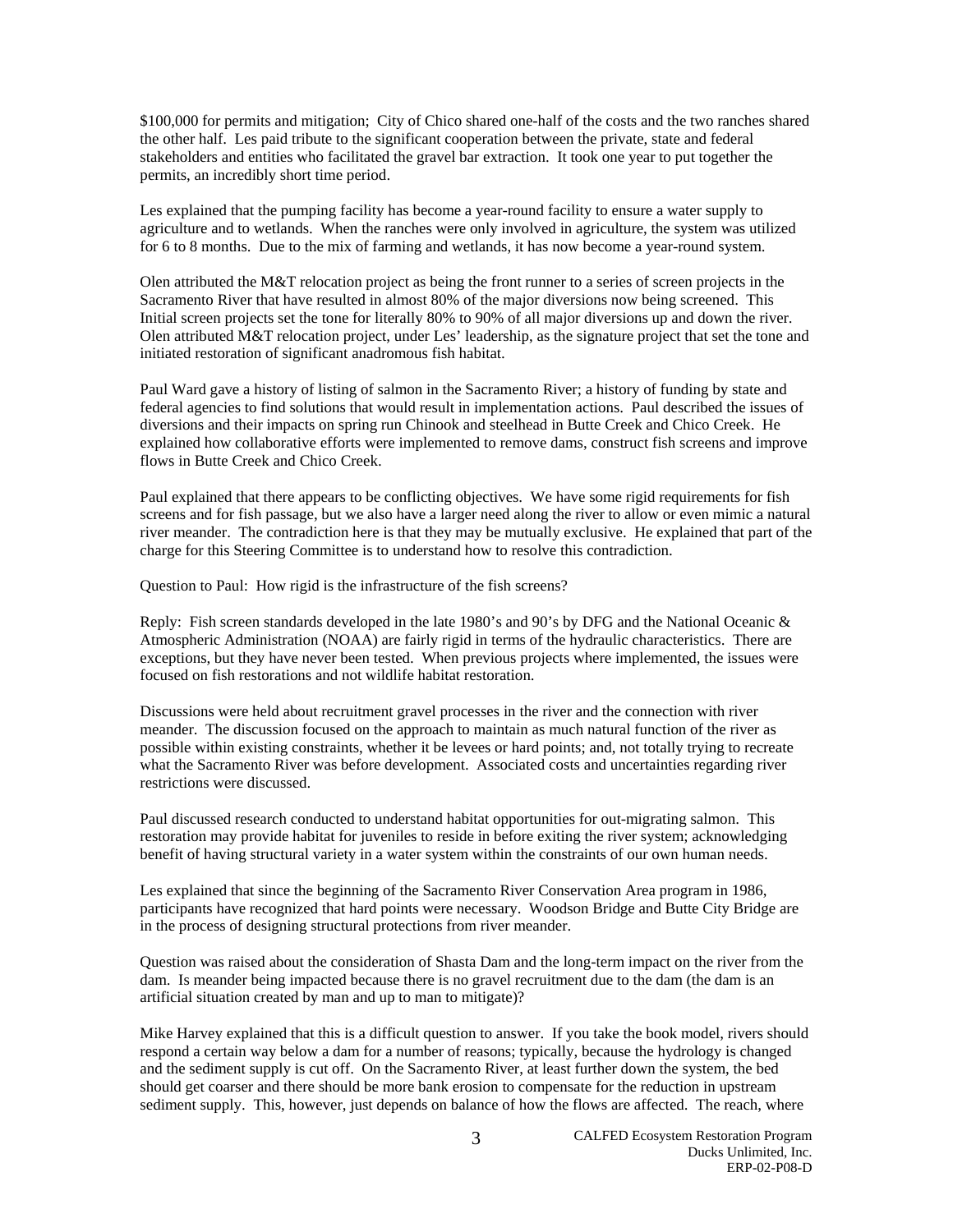the M&T Pumps are located, has stayed stable for a long period of time and that's one of the reasons that the pump site was selected. And, in the more recent past, things are suddenly starting to happen again. Part of the dynamics is the flood sequence that has been fairly active recently. The other thing that might be happening (pure speculation) is that, if we are in fact running out of sediment, we are starting to see the impacts of the upstream dams and sand and gravel mining in the upstream tributaries. One of the things we might see is an increased rate of bank erosion to resupply sediment. The river has a certain capacity to transport sediment and it will get it from somewhere. If its not being supplied, the next easiest place to acquire sediment is the bank. And, one of the reasons we are seeing more activity in this reach and in the longer run of the river, might be that we are running out of an upstream sediment supply. Mike qualified that by saying it's pure speculation on his part. However, it might help support concerns that a local solution developed for the M&T Pumping Plant problem may need to look at river movement farther upstream. Is there the possibility of having to lock the river in from upstream of Scotty's and more or less revet the whole west bank to ultimately hold the river in that location? This is an important question.

A discussion was held regarding the Glenn-Colusa Irrigation District (GCID) Diversion and how similar issues compared to the M&T Project. The problem is not the actual structure, although is creates some localized effects. The problem is one that this group needs to think about seriously for this project – there is an old revetment at river mile 208 that was constructed under the U.S. Army Corps of Engineers (COE) Chico Landing to Red Bluff authorization in about 1978. It hasn't been maintained and the revetment is coming apart. If that revetment fails, the present facility could be flanked if you look at the probable rates of migration of bends of that radius within the project life of GCID. It has nothing to do with the local problem; it's what's going on up the river. Yet the structure is at river mile 206 and the problem is at river mile 208 where the threat exists. The M&T may be the exact same thing in the long-term – a local fix and eventually the river takes off and the fix is flanked.

There is a possibility that the river may go around the facility. If you apply just the average rates of migration and average rates are dependent on the flood sequence (a flood-driven system). If you get a 50 year project life, then there is a real possibility that upstream revetment falls in further and the river could bypass the structure on the east side. This is a problem that must be thought about.

Paul commented that this project is the first of about four existing new fish screen facilities that have similar issues and three of those facilities are below the M&T Project, however, not to this stage – Provident, Princeton-Cordora, Glenn. It's likely, that in the lifetime of Reclamation District 1004, the river may flank to the east created sediments issues for Reclamation District 108. The present M&T project is setting a baseline for how we deal with these sorts of issues. The Sacramento Conservation Area process has tried to address the concern that everyone along the river would like to have a hard point to protect their properties and improvements. Paul suggested that this project may need to be qualified as a hard point. However, strong justification must be advanced to substantiate that decision, otherwise we rip rap the entire river.

Bob Mussetter commented that the direct effect of cutting off the sediment supply upstream is seen in the river dynamic as they work down through the system. In particular, coarse materials that supply to sites like the M&T comes from a more local area in the near term resulting from the migration and movement of the river. So that, every time you pin the river, you just accelerate that process more and more. Obviously, that must be done in places, but the more you lock the river in, the more you cut off the supply between the dam and the site. He felt this observation is something to evaluate.

Eric discussed the question of dealing with the Woodson Bridge issue where there was erosion into the State Recreation Area and the infrastructure of the bridge. The current thinking is to allow not only river meandering but river avulsion to solve the problem. This would utilize the natural dynamics and avulsion to solve the problem in more cost effective way than by traditional rip rapping. For the first time, the COE is going to remove rip rap upstream. Removal will take place two miles above the bridge and be placed downstream along the bank where the river is eroding.

The comment was made that Shasta Dam is located 100 miles upstream. It is certain that the dam is cutting off sediment, however, there are tributaries contributing to significant sediment supplies such as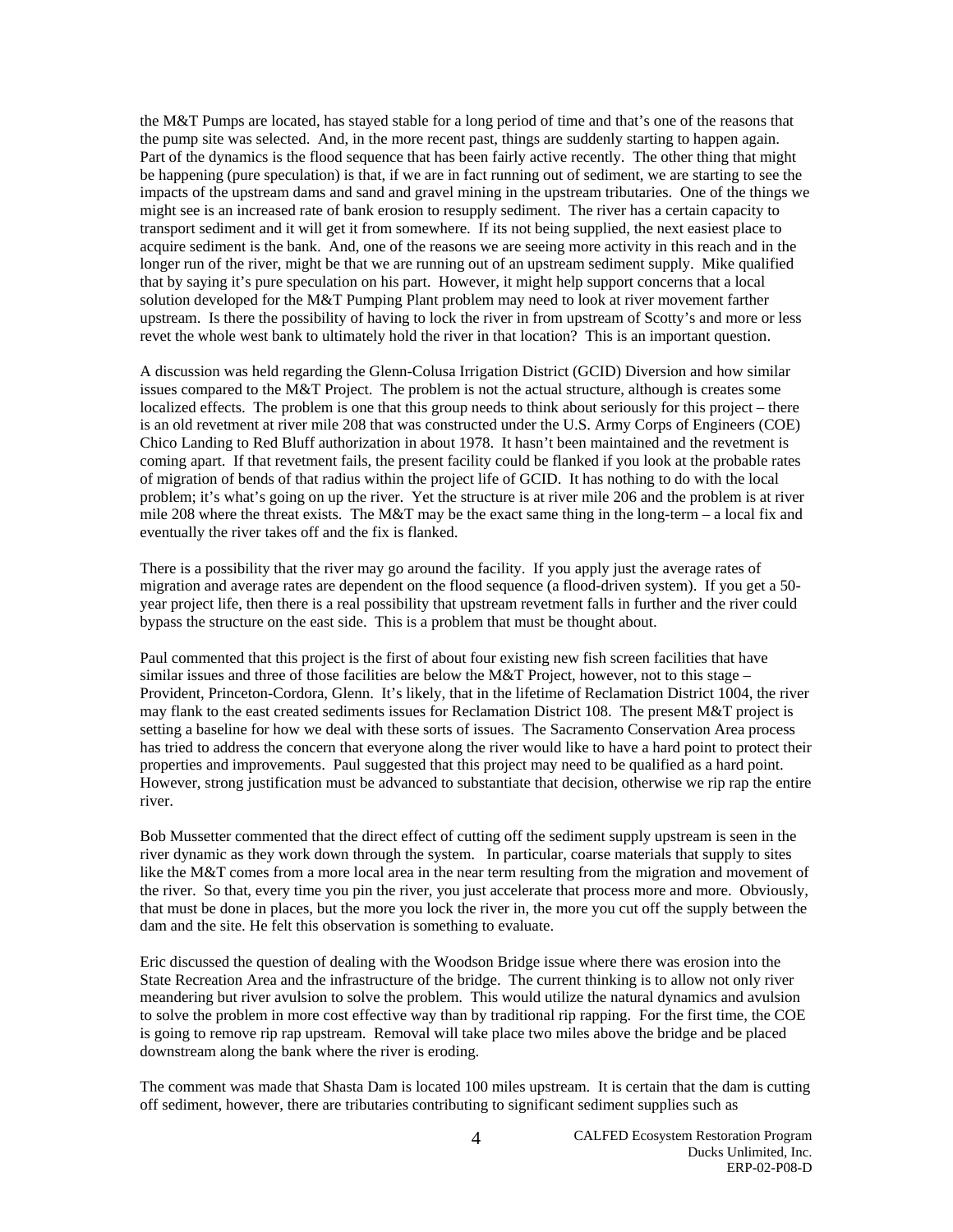Cottonwood Creek that has no dams. There are also Thomas Creek, Reeds Creek, and other streams making such contributions. As mentioned, the starvation of gravel from Shasta is moving downstream and is currently being assessed over a period of time by measuring the size of the bottom sediment and watching the armoring process that is taking place. The armoring process is now going on all the way down to about Cottonwood Creek. From there on Cottonwood Creek seems to be able to supply the spawning gravel for that particular reach all the way to Red Bluff. Below Red Bluff, most of the gravels still come from bank erosion, 85% according to some calculations. It's important to have that bank erosion occur somewhere and if you plan on putting rip rap on opposite bank of the pumping plant here Eric suggested, that you can mitigate for it by removing rip rap from somewhere else.

Mike Harvey explained that there is a lot of rip rap in the Butte Basin that was put in with the very best of intentions to basically maintain flow splits into the Butte Basin. You could argue now that some of the rip rapping is probably not necessary based on more recent information. It appears that the river self compensates in terms of how it keeps flows in the channel and how it puts flows out. The COE funded Ayers & Associated to study County Road 29 evaluation 2D Model of the whole system. It appears as though there is a self-balancing system that is not as dependent on maintaining the existing planform of the river as was previously thought.

Paul concluded the historical background by reviewing the life-history requirements of Chinook salmon in the river.

## **Review of Project Hypothesis and Conceptual Model**

Olen presented the group with a handout of the Conceptual Model and reviewed the working hypothesis and project goal. He explained the critical path of the Conceptual Model and how the evaluations of the recommended alternatives must meet fish screen criteria, pumping requirements and river meander, as well as, engineering and feasibility criteria. The conceptual model provides an off-ramp for a non-goal alternative that cannot meet any of the acceptable criteria. The charge of the Steering Committee is to test developed recommendations against the criteria. Once agreement has been made on an approach, a proposal will be written for review by CALFED.

Olen anticipated that the project would not begin implementation until 2008 or 2010. Olen explained the following chronology:

- Planning Process Spring 2004
- Request for Funding –Planning Summer 2004 or Fall 2004
- Money Available by mid-Summer 2005
- Begin Planning and Environmental Documentations (1 to  $11/2$  yrs)  $2006 07$
- Write another proposal to build the project 2008
- Implementation between  $2008 2010$

Olen further explained that there is funding available to remove the gravel bar one more time. If the movement of the river triggers another gravel bar extraction, late fall of 2005 would be time to extract the bar back to the 1996 level. This action would provide an increased operating time of two to three years while the project proceeded to implementation. (cost: approx. \$325,000) If there is a higher estimated cost, the group will request a budget change amendment. A key point was made that the gravel bar extraction should be initiated to keep the material at a manageable level.

Olen explained that proposals for this project will be slated for final consideration even though it will be submitted during the state competitive grant process.

# **CALFED Goals**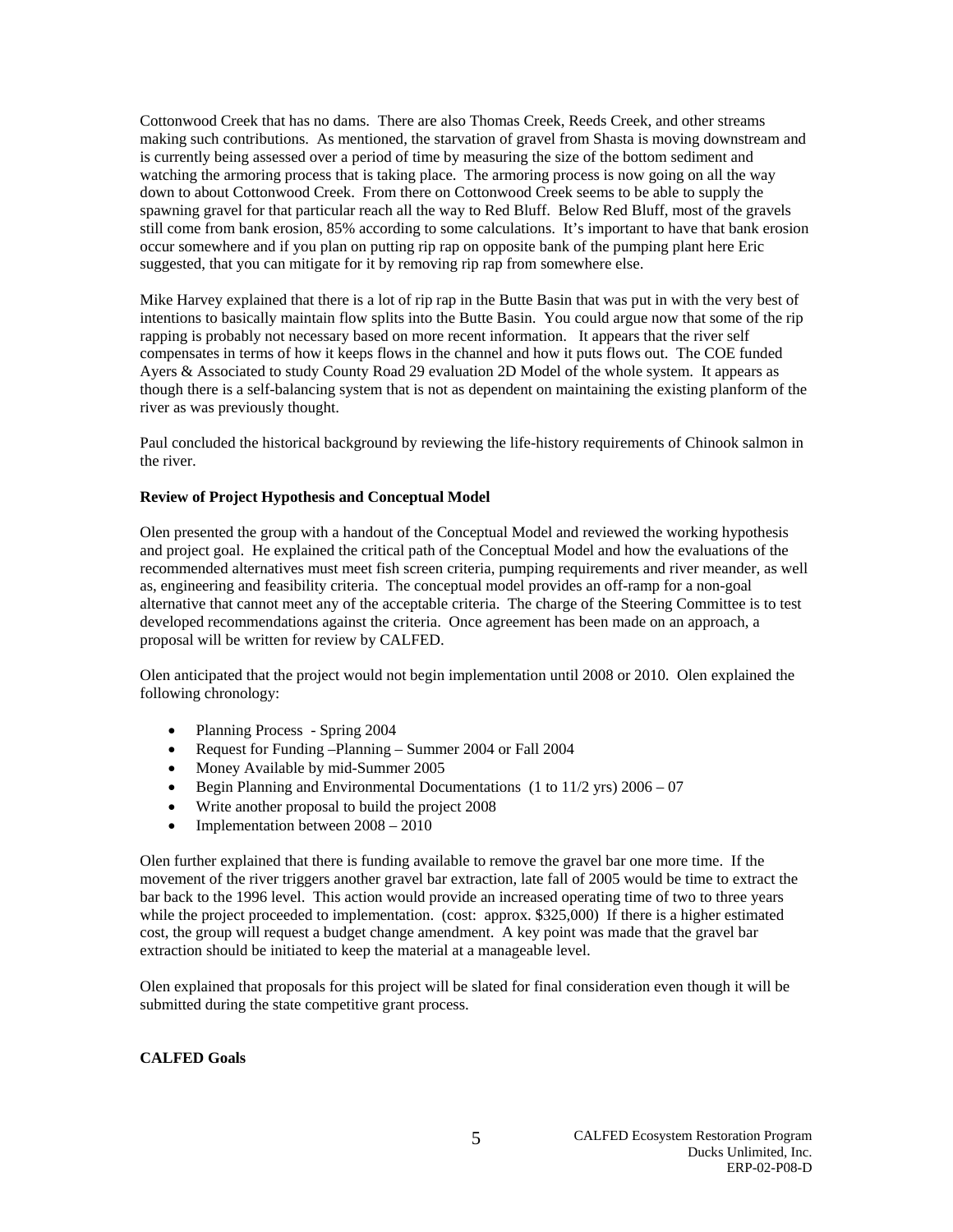Since Rebecca Fris, Restoration Coordinator, Bay-Delta Authority (CBDA), had not arrived at the meeting yet, Vickie Newlin, Regional Coordinator for the CBDA, gave an overview of the expectations for the project. She explained that the Record of Decision sets a standard to create a meander corridor in the Sacramento River that includes an adaptive management approach. CBDA is asking the Technical Committee to evaluate options, to be creative, to be science-based and innovative. CBDA is supporting the balance between the river meander and the selection of hard points so that goals in the hypothesis can be met. Not a small order. Vickie explained that Rebecca will attend later to further explain the Ecosystem Restoration goals for this project. She thanked everyone for participating in such a benchmark project.

Handouts were given to the Steering Committee regarding the CBDA Science Program relating to adaptive management and science-based decision making. The information described a framework of research and collaboration to ensure that a body of knowledge is established for CBDA actions that must be, both in perception and reality, unbiased, relevant, authoritative, integrated across program elements, and communicated to the scientific community, CBDA agency manager, stakeholders and the public. This project will be asked to perform under those standards.

#### **Sacramento River Conservation Area Principals**

In the absence of Burt Bundy, Manager, Sacramento River Conservation Area (SRCA), Olen asked Paul Ward to give background on the organization. Paul explained that the program began as Senate Bill Legislation (SB1086) to develop a riparian and fisheries habitat restoration program for the Sacramento River that extended from Keswick to the mouth of the Feather River. The original report was completed in 1989. Within that report, a suite of fisheries restoration projects were recommended and, with the funding created by Central Valley Improvement Act, most of those projects were implemented, including GCID, temperature curtain as Keswick, Red Bluff project and others up and down the river. Several hundred million dollars of project have resulted from this process. Subsequent to fishery restoration, habitat restoration has been implemented by the organization of a  $501(c)(3)$  and a forum that brought together seven counties along the reach of the river, as well as other responsible agencies called the Sacramento River Conservation Area Forum, that oversee over 300,000 acres. The goal is to accommodate human activities while recreating some function within the river that is beneficial to fish and wildlife. The structure and operation of the organization was discussed.

Burt Bundy arrived at the meeting and gave a detailed history of the SB 1086 process and history. Handbooks are available that chronicle the history and the program strategy, as well as the information available on the following website: www.sacramentoriver.ca.gov. Burt explained that the program is a consensus-based process with the following adopted goal and principals and key to approaching the river meander management:

GOAL: to preserve remaining riparian habitat and reestablish a continuous riparian ecosystem along the Sacramento River between Redding and Chico, and reestablish riparian vegetation along the river from Chico to Verona.

# PRINCIPALS:

- Use an ecosystem approach that contributes to the recovery of threatened and endangered species and is sustainable by natural processes;
- Use the most effective and least environmentally damaging bank protection technique to maintain a limited meander, where appropriate;
- Operates within the parameters of local, state and federal flood control and bank protection programs;
- Participation by private landowners is voluntary; never mandatory;
- Give full consideration to landowner, public, and local government concerns;
- Accurate and accessible information/education is essential to sound resource management.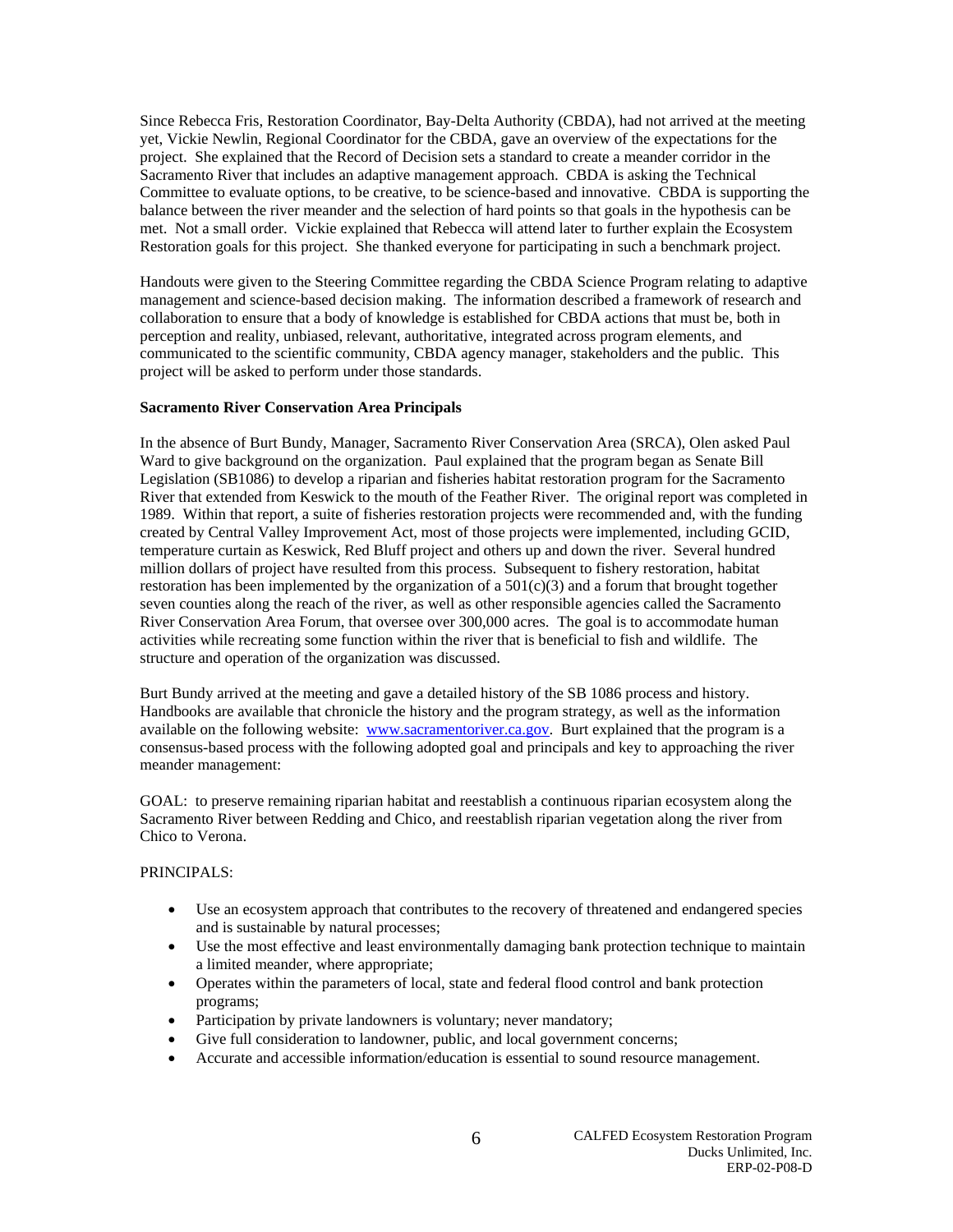Burt further explained that implementation guidelines for bank stabilization is within a limited meander approach. He quoted the following text from the SRCA Handbook, as "places along the river where bank stabilization will be necessary to limit the meander in the river zone. This limitation will take into account the potential need to protect existing land uses including agriculture and structural hard points such as buildings, bridges, pumping plants, flood management control structures, and levees from bank erosion. A structural hard point is defined as a structure or group of structures within the area of recent river meander that because of various attributes including but not limited to historic locations, public or private investment and government commitment is deemed necessary to protect it from river movement. Burt felt that the M&T Project is an opportunity to apply the adopted principals and approach.

Burt further explained how the agencies and landowners contribute by their participation and resources, as well as, the integration of authorities and past and present projects. Burt answered questions about program coordination and the project evaluation through the Technical Advisory Committee.

Olen added, that once the Steering Committee has developed a recommendation(s) for the project, a presentation will be made to the SRCA for review and comment. This presentation will also be advertised to the general public for review and comment. Burt will be closely involved with the project as the representative of SRCA to ensure that recommendations are developed within the scope of the SRCA.

## **Review of Existing Conditions and Existing Studies**

**Sacramento River Meander** – Koll Buer, Chief, Geologic Investigations, California Dept. of Water Resources (DWR), gave a detailed presentation of the erosion sites and gravel bar movement within the river segments of the project. With the help of aerial photographs, Koll described the locations of the bank protection areas and the erosion areas and explained that it's not clear where the gravel contribution is coming from. Normally, when bank erosion occurs the gravel deposits down stream in first place where you have slower velocities. The gravel typically doesn't move too far from the point of erosion to the point where it deposits.

Koll pointed out in the photograph that the river is basically constrained within a geologic control. Koll explained that the river has stayed within those boundaries for an estimated 10,000 years. Koll described areas of the river meander has historically narrowed and expanded over the last 100 years. He related the river in terms of the pumping plant location. He furthered explained the relationship between the topography of the area and the river meander; and, how the site selected for the present pumping facility was based on the natural geological constraints imposed on the river. Based on historical data, there was no other better place to put the pumps along the river that was as stable as the present pumping site. Koll felt that, it is not a matter of moving the pumps to find a more appropriate site to divert the water.

Eric Larsen presented information from a study he conducted on the river and further described the erosion and deposition of the river in the area of the gravel bar. His information depicted river meander since 1896 to the present. His information confirmed that the current pumping plant site is the most stable within a feasible geographic area for pumping irrigation flows to the farming areas. Discussion was held regarding the present movement of the gravel bar. Conclusions were drawn that this is a result of the natural dynamics of the river system. Natural channel evolution over time is moving the river away from the pumps. It was felt that the river is not being capricious but actually hydraulically consistent with the shape of the river upstream. It is interesting that this is the first time in 100 years that the river has come to this point.

Koll reiterated that the rip rap may have an influence on this process. The group discussed previous COE river reports, as well as , reports from California Department of Water Resources.

Discussions were held regarding the location and migration of the present gravel bar upstream from the pumping plant and the predictability of movement.

Eric Larsen made a presentation of a study that he conducted by his research group over a year ago for the Natural Conservancy along the Sacramento River. Within this river meander study, Eric had the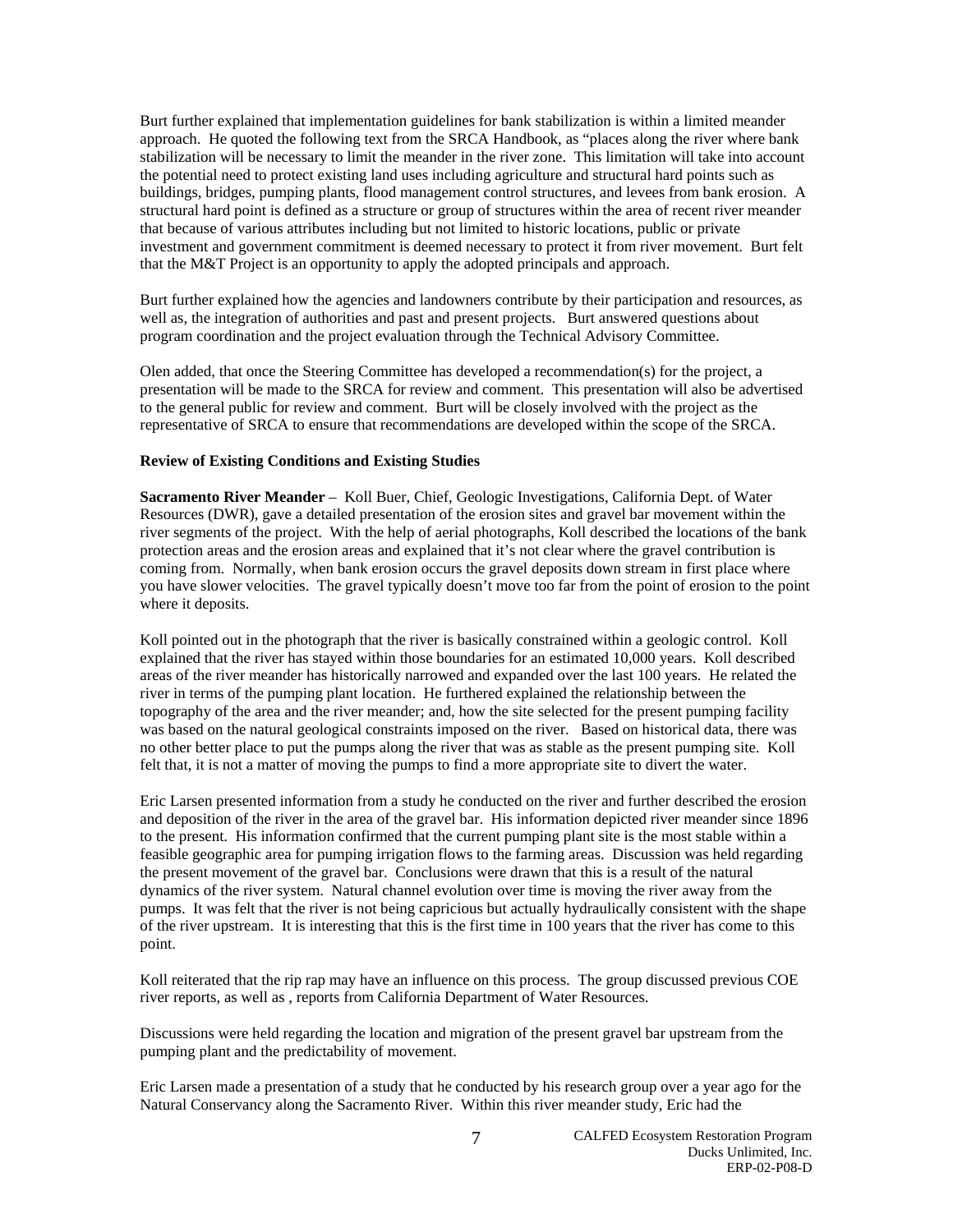opportunity to evaluate the reach of the river where the pumping plant is located. The full report is located on the Sacramento River Portal website. www.sacramentoriverportal.org. Modeling was conducted from above Scotty's to below the pumping site. The study looked at the historical movement of the river and future river tendencies. It shows geological provinces that contribute sediment input into our basin. It also shows the domains of faulting. The study attempts to broadly understand how the river relates to the earths tectonics.

Eric found maps of the river pre-1896 (1870) Flows and widths were unknown. Eric described how the bends of the river have moved downstream over time. Eric felt that this information provided more confidence in understanding the movement of river. He presented maps for detailing the river in 1887, 1920 and 1937. The pumping plant site exhibited stability throughout this time period. He explained that, as the river meander moves down, so does the mouths of the tributary creeks.

The study seems to project that, as the river meander moves down the system, so too does the mouths of the tributary streams. This could explain the gravel bar deposits that have formed near the mouth of Big Chico Creek. Eric continued to present maps from 1952 that showed evidence of the sinuous nature of the river. However, the pumping plant site remained stable. 1974 maps depicted upper reach sinuosity gained over time, stability is still exhibited at the pumping site. After 1973, river stabilization took place that constrained movement. Eric presented 1980 mapping that brought attention to the river's response to rip rapping. Later mapping conducted in 1987 detailed dynamic changes in the river meander. The study tried to identify areas where cutoff occurred and tease out the dynamics of the meander. Eric explained the layers of modeling and how the mapping exhibited the response of the river before and after rip rapping projects where in place.

Mike Harvey then discussed the bends located near Kimmelshue bend. Local geologic control on the west side of the river had prevented the bend from migrating to the west. As a result, the bend had deformed and would have cutoff if the Golden State Island revetments and Murphy Slough plug hadn't been constructed by the Corps and the State following the 1986 flood.

The study tried to understand the changes in sinuosity in the whole reach over time. Discussions were held regarding the nature of this sinuosity.

Eric discussed the average widths, depths and slope of the river in the project area that were revealed by the study and also explained how the study calculated the averages.

Roundtable discussions were held concerning the presented information.

Eric continued the presentations by explaining that the study made predictions into the future in partnership with DWR data, based on the hydraulics of the flow and the hydraulics of the sediment transport. Eric discussed how far river bends tend to migrate downstream as a result of upstream conditions. He commented that modeling is not supposed to give you an answer, it is supposed to help you think about an answer.

Eric further presented modeling results in an ArcView environment. The model showed general migration up through the 2072 from 1997 and, based on the hydraulics and sediment transport and the tendencies of meandering, the prediction was that the center line would be moving about 102 meters to the west. This suggests that the natural tendencies of the river that the movement was not capricious; it wasn't a log; it was that the actual hydraulics and the shape of the whole river had been leading up to moving in that direction at this point. To tease out some of the reasons that might be the case, in the modeling, the rip rap was removed. Interestingly enough, with the riprap removed, the river had a tendency to migrate further to the west.

Bob Mussetter commented that he was guessing at why the model makes the predictions it does. Essentially the bends are going to fprm and the amplitude is going to grow a little bit and they are going to move in the downstream direction. Eric then explained how flow contributed to the model. The model is based on the flow. It you model the flow, the model doesn't just take curvature and work from there, it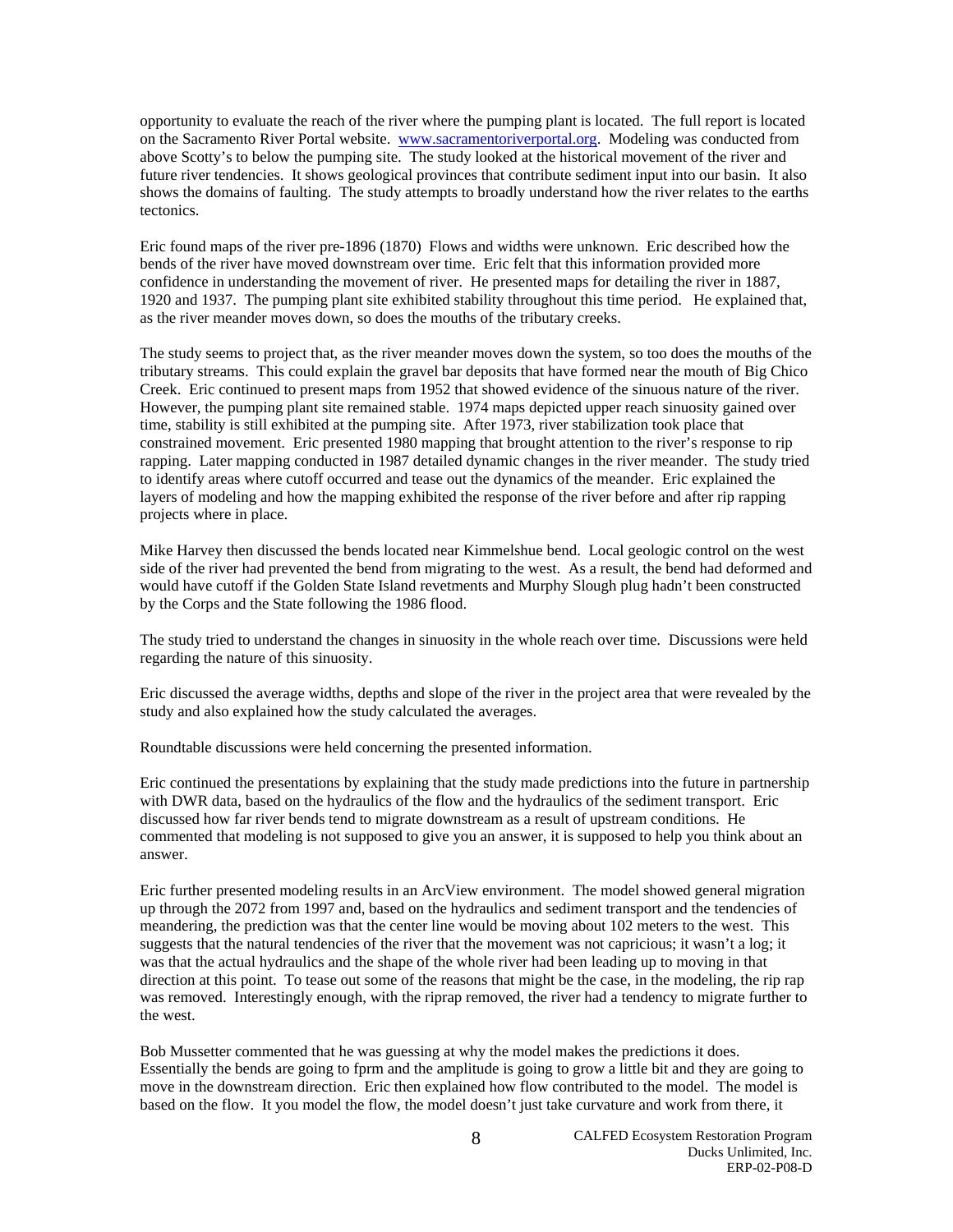takes the curvatures then it models the velocities in the channel then it models erosion or channel migration proportionally to the near-bank velocities relative to the velocities in the channel, and where the velocities occur, and where the maximums occur and losses occur.

Roundtable discussions were held about how this applies to the gravel bar in context with the overall dynamics of the Sacramento River based on the predictions of the study.

Eric explained that, for the purposes of this meeting, a quick application was added to the model in order to have the ability to model a variable erosion field for two categories, agricultural land and nonagricultural land. This would help understand more about clay plugs and movement that changes according to bank height and relative elevations. This information is another useful and site-specific way to understand a factor contributing to migrations.

The study of historical migration and bank erosion is related to cumulative stream powers above and below certain thresholds. There are very good correlations regarding bank erosions combined with the bank erosion data from DWR. It is possible to model forward and now pause for five or six years when there are not big enough flows. Then all of a sudden the river will move rather radically when there is a big flow. This type of modeling is now available. This was not done for the original project.

More discussions were held regarding river migration and the prediction model. The question was raised about including well-established habitat areas along the river into the model. Eric agreed this could be accomplished if it is accurately calibrated and keeping in mind all other dynamics.

The question was raised about the vegetation modeled as a geotechnical effect or a hydrologic effect or a just a log? He believed he would consider a geotechnical effect.

Eric explained that the predictions were empirical just to see what would happen. The model doesn't speculate why it happened. Eric explained that he would like to take some next steps and do some additional site-specific study rather than the whole reach.

After looking at all the maps and projections, Olen asked the following question: Would it be adequate statement to say that the river would not migrate more than 250 to 300 meters away to the west? The group responded by pointing out the river is highly unpredictable.

Eric explained that it is particularly dangerous to assume that this measurement correct, since the movement has been observed. Certainly, the hydraulic tendencies are present precluding some local event. Modeling the whole reach does give the indication that the river will move in that direction. He said he is comfortable with that general statement.

Koll felt that the growth of the gravel bar was contributing to the situation. Eric explained that he did not model the growth of the gravel bar at all. There are two effects, the gravel bar and hydralic tendencies of meander migration both resulting in a capricious gravel bar.

It was felt that if the gravel bar was removed it would only return. Bob felt that it was not capricious but due to flow separation.

Koll explained that the gravel bar wasn't there twenty years ago – that gravel bar was about 1,500 feet upstream.

The question was asked, what would happen if you pulled 120 cfs back up Big Chico Creek during the summertime. Mike Harvey explained that he doubted that this would have any effect on the gravel bar.

Yantao brought attention to the historical data and pointed out that the gravel bar is a continuous process.

More discussions were held about the model and how the predictions were calculated.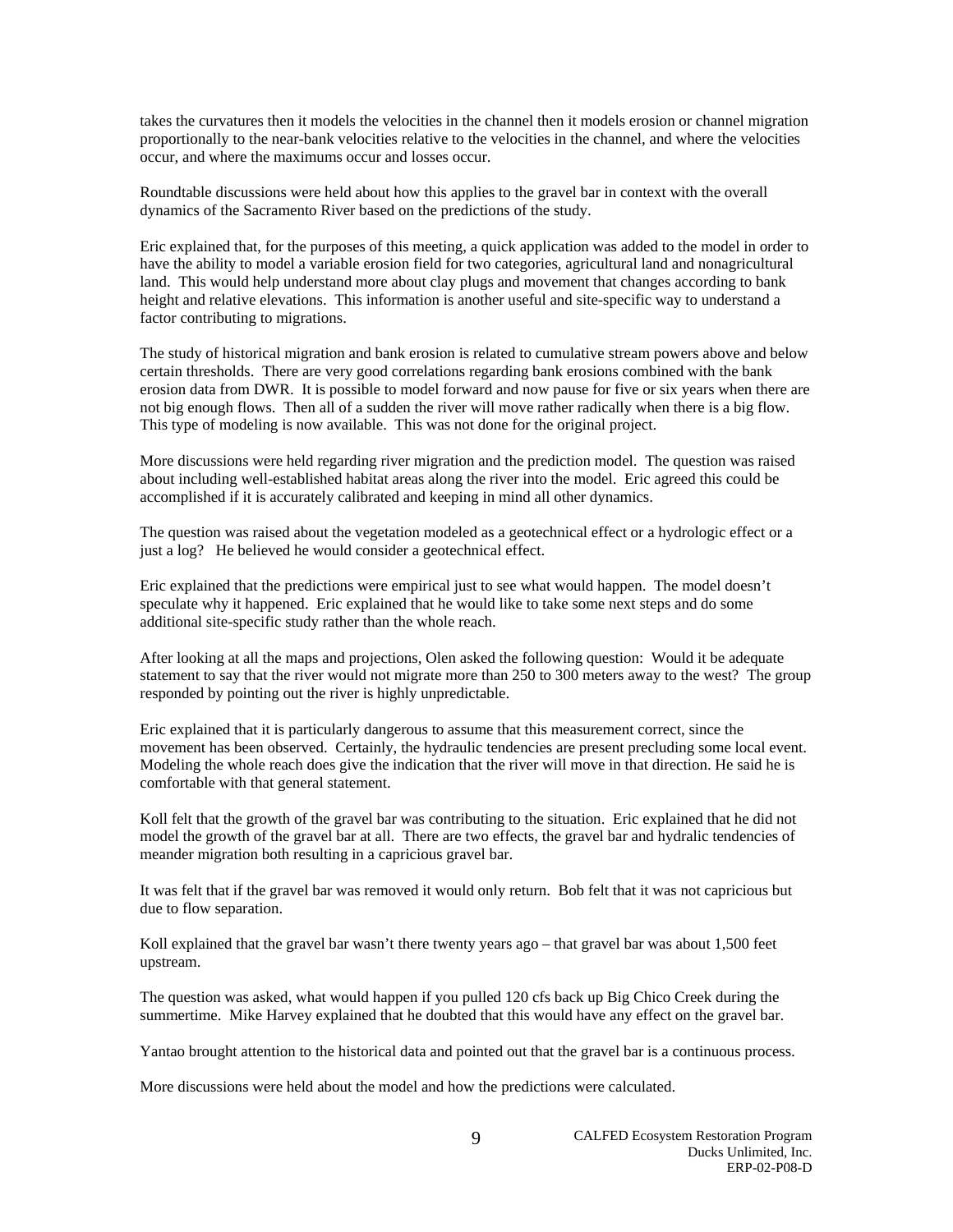Paul raised the question about the evaluation of impacts here as it relates to the manipulation of the gravel in Chico Creek. In the past, the stream truncated east of Chico at five mile which occurred 80 years ago. Has that input or lack of input showed any effects?

Koll said that issue was not looked at and would be worth investigation.

Paul explained that the gravel was extracted for flood control purposes by the county, however, it has not be re-injected into the system. Otherwise, fine sediments would be reaching the project area. Koll felt that the gravel bar had more to do with the river action and not attributable to the creek; except for the hydralic effect of the backwater when Big Chico Creek is flooding and the Sacramento River is low. He felt that deposition could sometime occur under those circumstances.

Olen asked Eric to address what he thought would be the absolute outside migration of the river to the west during the life of the pumping plant.

Koll responded to the question by saying that since 1995 to 2003 there was 250 ft; in 8 years there was 30 ft per year. During that time there was the 1997 flood; also 1994 and 1995 were big flood years, a lot of bank erosions occurred. Since then, there hasn't been much flow and the bank erosion has been limited. Koll commented that if you use rough numbers his guess is (based on 8 years of history) would be 30 feet per year on an average.

Mike Harvey asked if some geometrical assumptions can be made about where the apex of the bend is and develop a radius of curvature beyond which it is going to cut off. Would that give provide the absolute maximum distance?

More discussions were held regarding the unpredictability of predictions and changing river conditions.

Olen commented, at some point it is not feasible for the engineers to chase the migration of the river.

Mike Harvey commented that if the river migrates out some 500 to 600 feet to the west that's no longer just a gravel bar, it becomes a much less ephemeral feature. More discussions were held regarding this issue.

Olen brought the discussions to a close and moved to the next agenda item.

# **M&T/Llano Seco Pumping Plant**

Neil Schild, Principal Engineer, MWH Americas, provided a history of the firm's early participation in the project. He explained that Montgomery Watson was contracted in the summer of 1996. A feasibility study had been conducted by CH2MHILL under the authority of DWR and the Bureau of Reclamation (BOR) and Howard Wilson, Engineer with CH2MHILL, who wrote the study. He was slated to be at the following meeting to provide background and answer any questions. A pumping plant site had been selected at that time.

The firm developed a design that engineered hydraulic cylinder screens in the river. This was thought ideal because there was a deep hole at that bank. Flat plate screens were looked at as a viable alternative. However, if that type of structure was placed in the river, a cleaning mechanism would be necessary. The hydraulics, the topography of the riverbed and the riverbank led the engineers to these cylinder screens and proceeded with the cylinder screen design in the fall of 1996.

The pumping plant was 150 cfs in size and 4,200 feet of 72 inch line runs up to the canal. The design was engineered to excavate through the levee. The pumping plant was a state-of-the-art design. Bids came in at \$4 million, however, MWH won the bid at \$3 million. Two credible construction companies sat down with Jim Well at Ducks Unlimited, Inc. (DU) and Neil Bann, Project Engineer, Montgomery Watson. Kuwia Construction, Fresno and IMA Construction, Tracy (later changed name to Diamond Oakes Construction). Competitive bids were asked of the two companies to see which firm could feasibly meet the budget. A five-foot cover over the pipeline was reduced to three feet. The cover over the pumping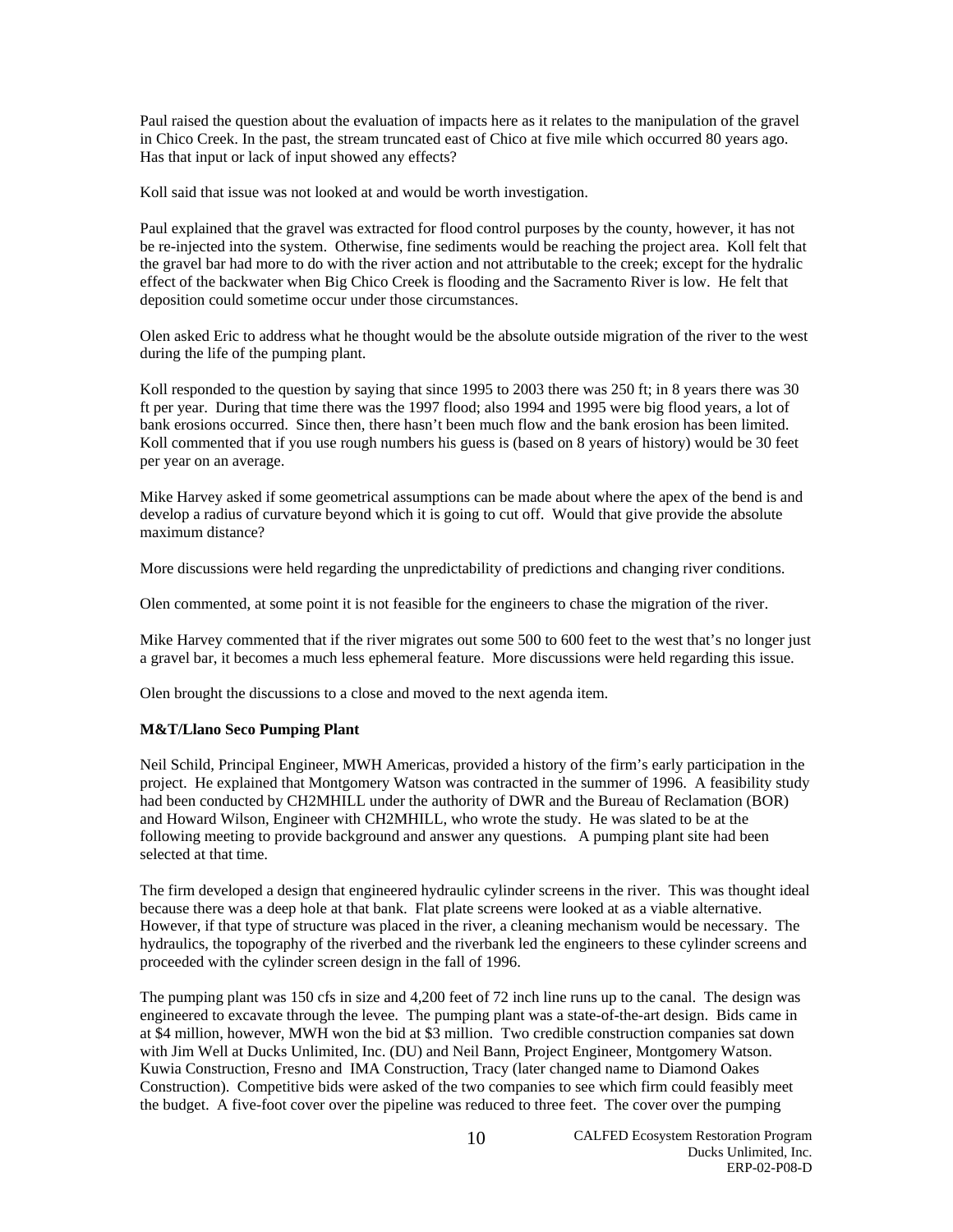plant was eliminated and one pump was also eliminated and other value engineering developed. The ranch took the responsibility of constructing the natural gas line to the pumping plant and took care of dust control. U.S. Fish and Wildlife provided another pump and motor to ensure maximum pumping capacity. IMA received the bid of \$2.7 million and started construction in June 1997. Neil commented that tremendous teamwork and collaboration occurred between the state and federal agencies, as well as, the project stakeholders.

Neil presented construction photos and discussed major dewatering challenges. Construction of the pipeline from the canal to the pumping station was successfully completed without any complications. The outfall into the canal worked very well. Fish screen construction went smoothly and everything functioned properly at the end of construction.

# **M&T/Llano Seco Fish Screens**

Neil shifted his presentation to the construction of the fish screens. The fish screens are a T-screen that has a stainless flank in the center, stainless steel on both ends and a round wedgewire center section. There are four screens 54 inches in diameter in banks of two manifolded together approximately 16 feet long. This represented a large area that had to be dewatered.

Neil explained that since the construction of the fish screen, yearly inspections made by divers have shown that the screen bolts did not secure the screens on the flanges from the manifolds and the screen were coming up. Nuts were used on both ends to fasten the screen and they were coming loose. The divers tightened these screws only once and there has not been a problem since. It was felt that the vibration from airburst cleaning system was the cause. This system has two six inch stainless air lines that run down to the screen that blows the water and debris away from the screens. The system works very well.

The four T screens have a minimum of three foot of cover that are the COE navigation requirements. When the facility was designed H beams were put down in all four corners for protection.

Neil offered to provide a book of pictures for anyone who wanted the information.

Olen asked the question - Was it feasible from an engineering and design perspective to leave the pumping plant and pipeline where they are and chase the river to the west with the screen manifold system? He asked if it would be feasible to move the facility out another 100 feet every 10 to 20 years?

Les explained that since the gravel bar was removed, the streambed is back down to level when the pumping plant was first constructed. It did scour out after the gravel bar was removed.

Discussions were held about the pumping and delivery requirements, functions and estimated costs of Raney Collectors and infiltration galleries.

The discussions then turned to existing groundwater data available about the area.

Dan McManus presented a handout to the group with existing data about an existing well near the river located down from the pumping plant. He explained that this well probably gets two thirds of the water from the river citing the following data: pumps approximately 3,500 gal/min and within about 9 minutes at a draw down of about 12 feet and then stayed constant.

This showed that a significant portion was coming in from the river side. Other data from mapped wells in this area shows that there is a good 50 ft of gravel about 25 ft below the surface. There is a potential there to look at some alternative pumping scenario off river.

Dan explained that a perforated interval doesn't start until 120 feet where there is a hard pan layer between the gravel zone and where the well is supposedly actually drawing from. Pulling water from significantly below where it might be interacting with the river. Data showed that the water level dropped down and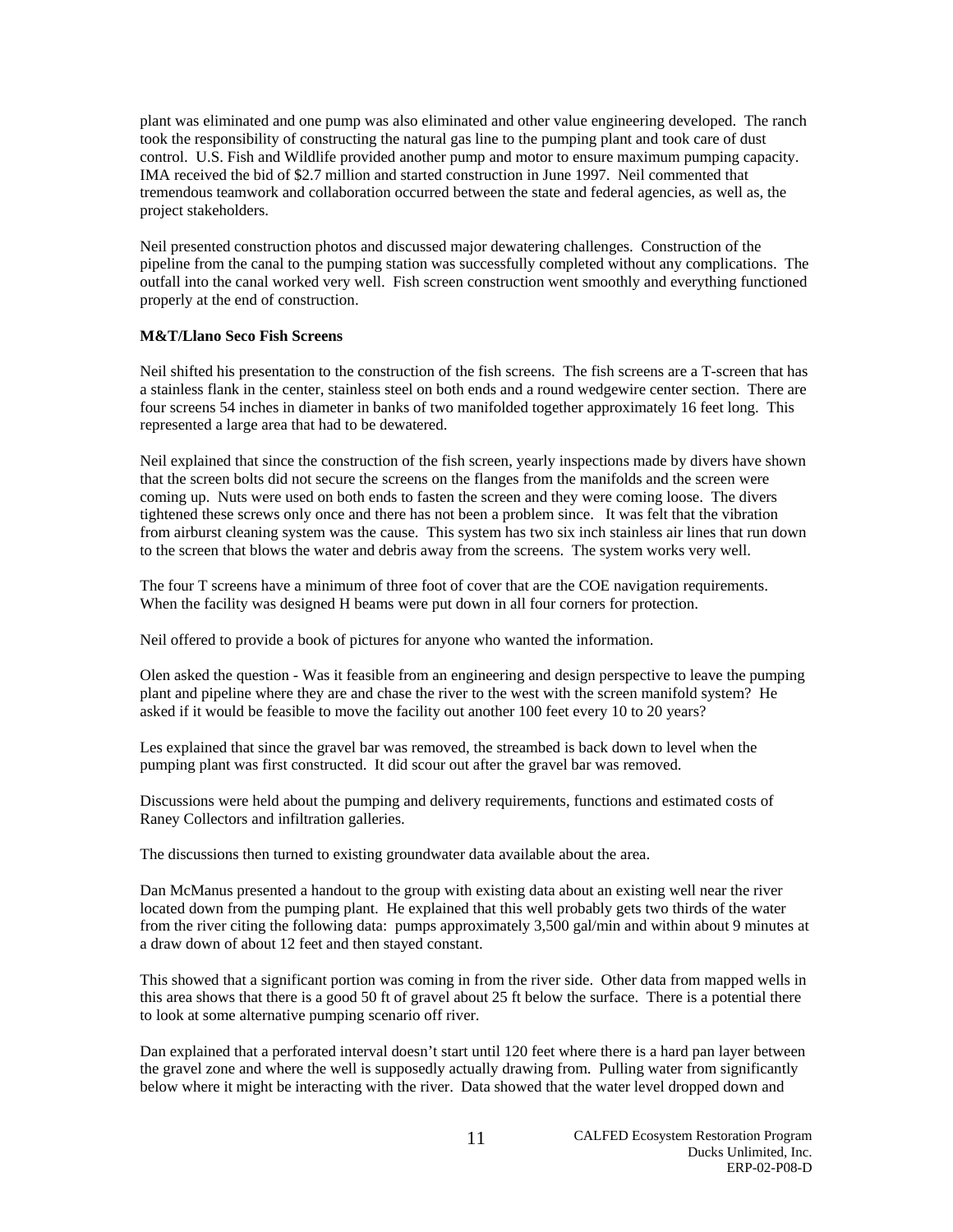obviously hit a recharge boundary so there is some interconnection with the river and where this well is pulling from.

Discussions continued regarding a series of wells or an excavated area to collect water off river.

Infiltration galleries were discussed and the feasibility of determining how much head was possible and redesigning the pumping plant to take advantage of the head to move it through the levee over into the wet well. Concern was discussed about the river moving away from the infiltration galleries or the gravel bar migrated over the perforated pipes and minimizing the level of water into the pipes.

Discussions continued about the unknowns associated with the depth of gravels covering the perforated pipes and the ability of sufficient flow to infiltrate the gravels to meet the pumping capacity.

Dan suggested that even if the river migrated to the west and the gallery was in place, the groundwater levels will still be maintained high at the level of the river. He commented that in most of this area groundwater flows towards the river and in most places the groundwater levels are actually a little bit higher than the river that contributes to the flow of the river. He felt, that even if the river migrated away from the infiltration gallery, it would still be fully saturated.

More discussions were held regarding this issue. No conclusions were made. Olen concluded and the meeting broke for lunch.

## **Lunch Break**

After lunch, Olen resumed the discussions and moved the agenda item, City of Chico Water Pollution Control Plan Outfall to be next item of discussion. The presenters requested to speak earlier due to time constraints.

## **City of Chico Water Pollution Control Plant Outfall**

Marc Sulik, Wastewater Treatment Plant Supervisor, Scott Parker, Corolla Engineers, Treatment Plant expansion, Fritz McKinley, Public Works Director, Steve Caswell, Project Engineer, Corolla Engineers.

Marc Sulik, Wastewater Treatment Plant Supervisor, presented the history of the City of Chico's outfall. He explained that 1.5 miles of pipeline comprising two pipeline outfalls 32in (original line) and 48 in line in parallel with the original pipe. Marc present the history of plant development and expansion from 1971 to the present. Marc also explained that the existing pipe that delivers wastewater into the river is a 42 inch diameter steel concrete encased steel pipe with seven diffuser ports that are 3 foot high gooseneck style that are facing downstream.

Marc further explained that in the past, dredging has been necessary to clear the area around the pipe. After flooding occurred in 1986, dredging was again necessary. He explained that the diving team that conducts annual diving inspections for the plant is also the same diving team used to inspect the M&T Pumping Facility. In the 1988, diving inspections revealed that the diffuser had detached and rolled over in the riverbed 3 to 4 ft downstream from the pipeline.

In 1992 the diffuser was shortened and the outfall was moved 40 feet closer to the river embankment. No problems occurred until the gravel bar began to migrate down the river in the late 1990's that created more deposition on the diffusers and pipe. Videos taken by the divers show the on-going depositions of gravel similar to the pumping facility. The inspections conducted this year showed the diffusers looked much better than in pervious years.

Marc further explained that the facility has plans to expand the diffusers. Plans have not been finalized in regard to the number of diffusers required to meet the capacity of future flows. The plant will be expanded to a 12 mgd capacity and the build out capacity will be 15 to 20 years to 15 mgd capacity. We want to size the new construction to build out to 2005 for and ultimate capacity of 15 mgd.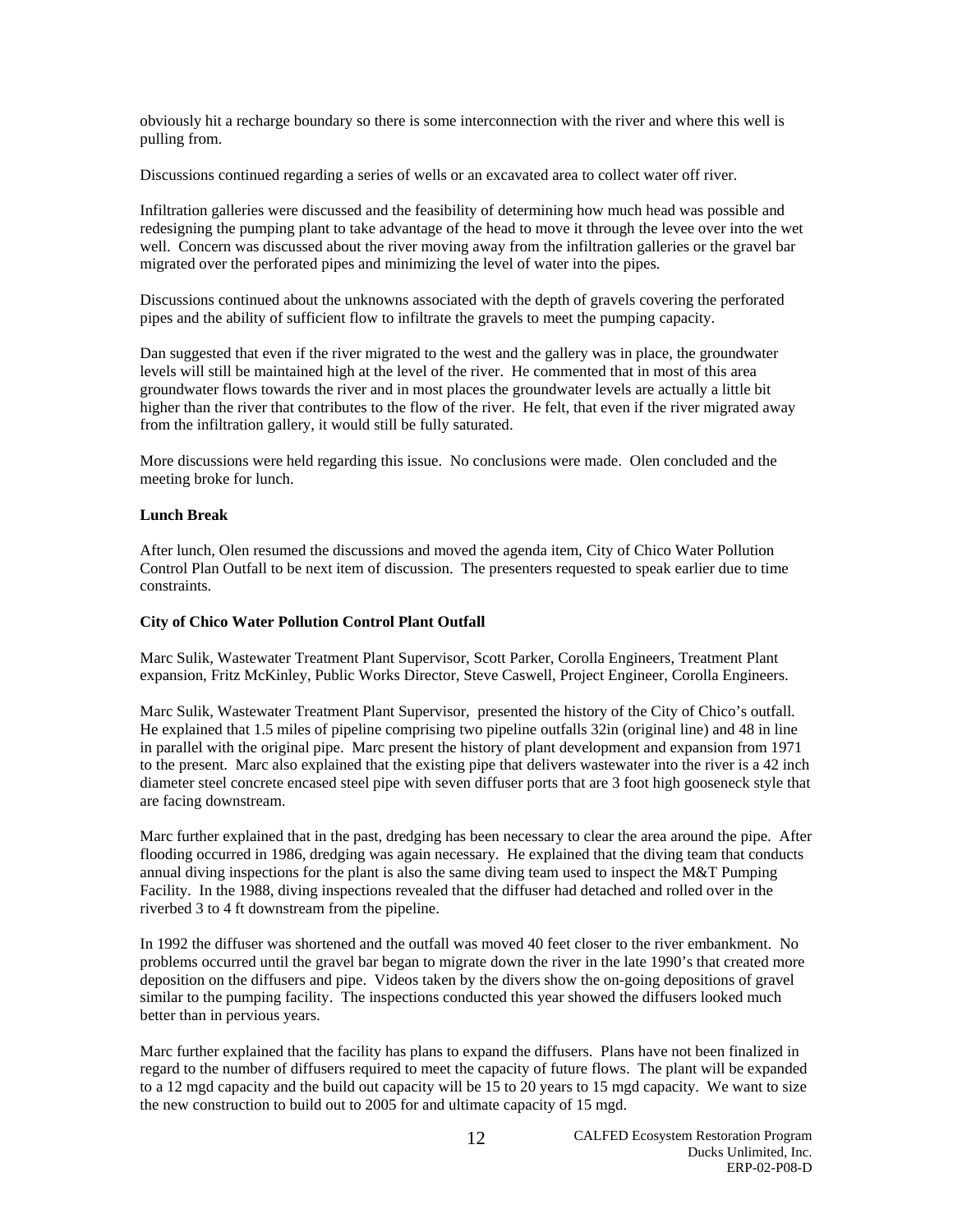Scott Parker, Corolla Engineers, Treatment Plant expansion, then addressed the group. He explained that future expectations included plant build out to a future 15 mgd. He commented that the last project expansion was built out to 9 mgd. At that time, there were transmission lines that were ran out to the river that were capable of 15 mgd capacity. He explained that the lines may result in hydraulic issues for their 9 mgd plan and in the future a river project would be necessary.

Some of the complex design issues facing the diffuser include water quality guidelines, adequate dilution, and protection from any damages. Now the plant is not only looking at geomorphology issues but also diffuser models for various diffuser configurations for meeting water quality and wildlife regulations. It appears that in terms of hydrologic capacity, the size of the outfall will go from approximately 42 inch to 84 inch. A significant increase across the cross section of the river would occur due to the increase in pipe capacity, in addition to the size increase of the diffusers and spread. For this reason, Ayres & Associates and Stillwater Science have been contracted as consultants to evaluate the same issues as this Steering Committee regarding river movement.

Ayres & Associations are evaluating the most appropriate site for the diffusers along the river. It appears that the current site is the most stable. The study will evaluate the how much flexibility should be built into the new construction to accommodate any future river activity. Work has just been contracted to conduct studies and environmental documentation.

Discussions continued regarding physical conditions in the river and outfall requirements and movement of the mouth of Big Chico Creek toward the diffuser. This raised questions regarding the ability of the diffuser to meet state water quality requirements due to flow and dilution factors.

It was reported that future designs were evaluating the option of moving the diffuser as the river moves to ensure adequate mixing opportunities. When the diffuser was shortened 40 feet, it appeared that this action was taken in response to the movement of the deepest part of the channel moving closer to the bank around 1992. According to previous river sounding, the main channel used to be closer to the levee than it is now.

Discussions were held regarding the use of wastewater for agricultural use. It was discussed that certain crops prohibited the use of wastewater.

Discussions were held regarding feasibility and cost issues for alternative treatments for reclaimed water.

Olen concluded the discussions.

At that time, Rebecca Fris, Restoration Coordinator, California Bay-Delta Authority joined the meeting.

## **Groundwater Conditions**

Dan McManus, Hydrogeologist, California Department of Water Resources, presented information regarding groundwater conditions in the area. He explained that in response to the popular approach of conjunctive use, DWR began to more actively conduct groundwater studies to understand potential impacts. Dan presented maps depicting the geology and crops of the Sacramento Valley. Dan presented handouts regarding previous local data compiled on the M&T Ranch and pumping tests on a well located near the pumping facility.

The question was raised regarding the ability to know if the wells were pumping river water. Dan explained that tracers could be introduced, however, his study was concerned with comparing capacity versus draw down with wells that had similar construction in the area. This information was targeting at trying to understand the characteristics of the aquifer.

Dan presented maps showing well locations that were studied. Studies showed strong continuous gravel lenzes throughout the area. Dan also reviewed the driller's logs of the wells and their consistent reports of the same strata of gravel. Dan concluded that these wells were probably pumping river water through the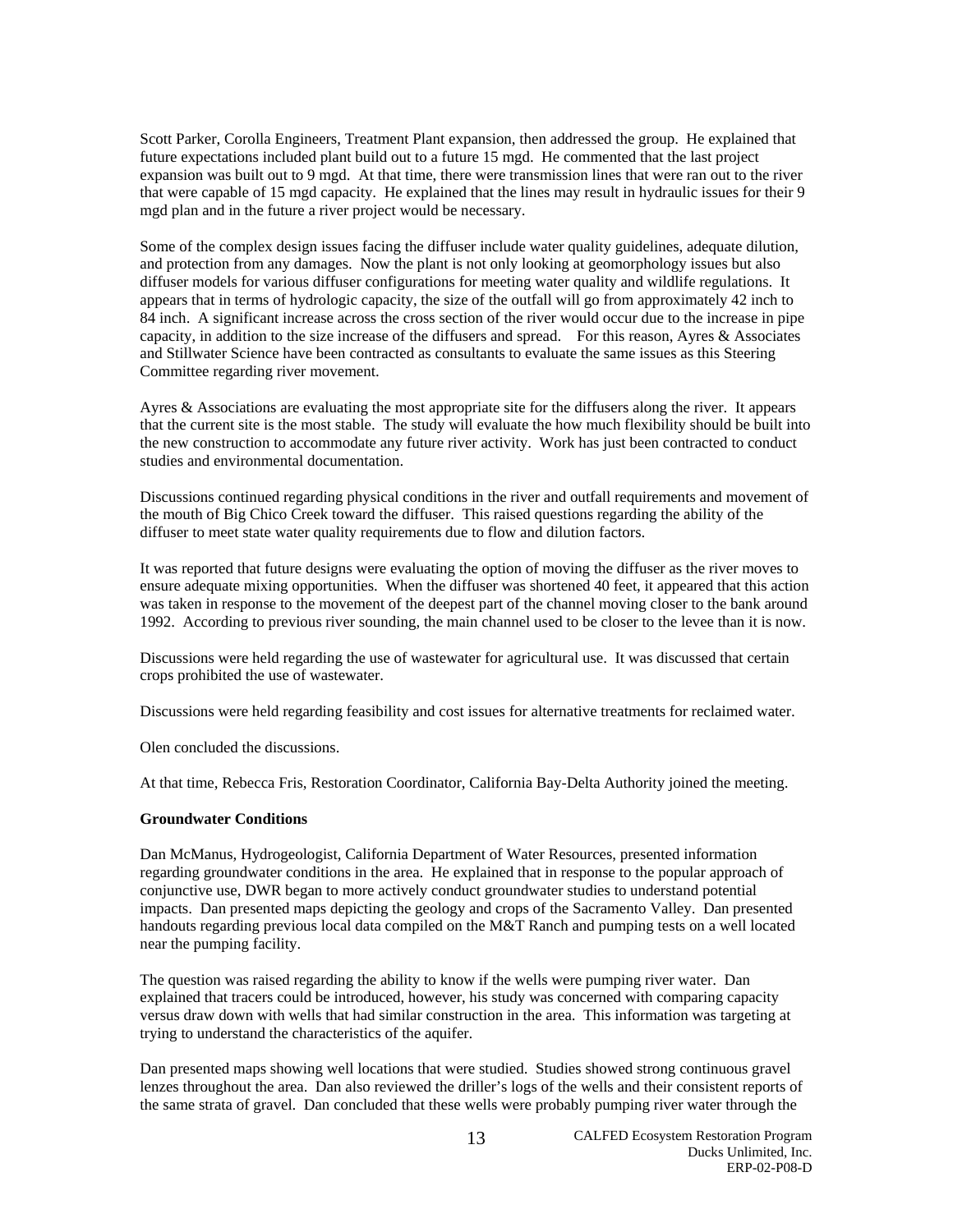thick strata of river gravel in the area. Dan concluded that it wouldn't take too much to construct some wells (60' to 80') and excavate a trench to test the pumping rate that would reach 10,000 gpm. This would provide an opportunity to determine how much river water is being pumped compared to groundwater.

More discussions were held regarding the characteristics of the various wells and the potential for future pumping tests.

Dan suggested that, if the geomorphology suggests that there is some bank stability, it might be feasible to put an infiltration gallery and some space wells to tap into the lines. This approach may provide a longterm solution. The placement of new pumps and new connections into the existing pipelines may have to occur.

Les explained that the pumps that Dan is referring to are existing pumps delivering water to areas outside the delivery area of the river pumps. Under a pressure system, these wells are putting out 2,000 gpm about 5cfs. It was noted that the need for the M&T pumping facility was 150 cfs.

Dan suggested that it might be possible to reach 8,000 gpm. A test well would probably provide pertinent information.

Further discussions were held about the various scenarios concerning pumping capacity, low water years and groundwater impacts.

The question was raised about water rights associated with this approach and off-channel pumping. Les raised the question about the necessity of conducting studies to ensure that one well did not interfere with another well during pumping.

Paul asked if any studies had been conducted to determine the impacts on infiltration rates as the river moved farther to the west. Is there data to show that it is possible to maintain a consistent infiltration rate?

Dan referred to a test that was conducted ½ mile from the river at Princeton. It looked at water levels and a draw down to water levels at the river level. The river had not moved away, it was already moved away making the point that the gravel is contiguous. This shows that groundwater levels seem to stay the same.

More discussions were held regarding the potential for groundwater mixing.

Dan suggested that a pilot project be conducted to test these issues.

Jim Gaumer reported that previous excavations revealed that groundwater elevations were at the top of the existing aquifer. Previous gravel excavation shows that water levels were right at the gravel levels.

Olen asked the question – When the river migrates what happens to the depth of the channel? Does it go down until it hits a hard point?

Eric replied by explaining that the cross section shape is somewhat conservative. As it gets more related to curvature, it gets a little deeper on the outside and a little bit shallower on the inside. As a first approximation, one can assume that the cross section area will be the same. With the kinds of sinuosities that are present, as a first approximation one can assume that the shape would be roughly the same. It will be relatively shallow and relatively wide. It will look just about the same only go across. As Koll explained, generally and theoretically, as one side moves, the other side builds to match that movement so that it has a constant width. It stays roughly the same and the depth stays roughly the same.

Olen asked the following questions: What limits the depth?

The balance of depth and width in the river are internally controlled by the hydraulics of water and physics. The classic answer is the river is building itself by the forces that are in it. It interacts with the world around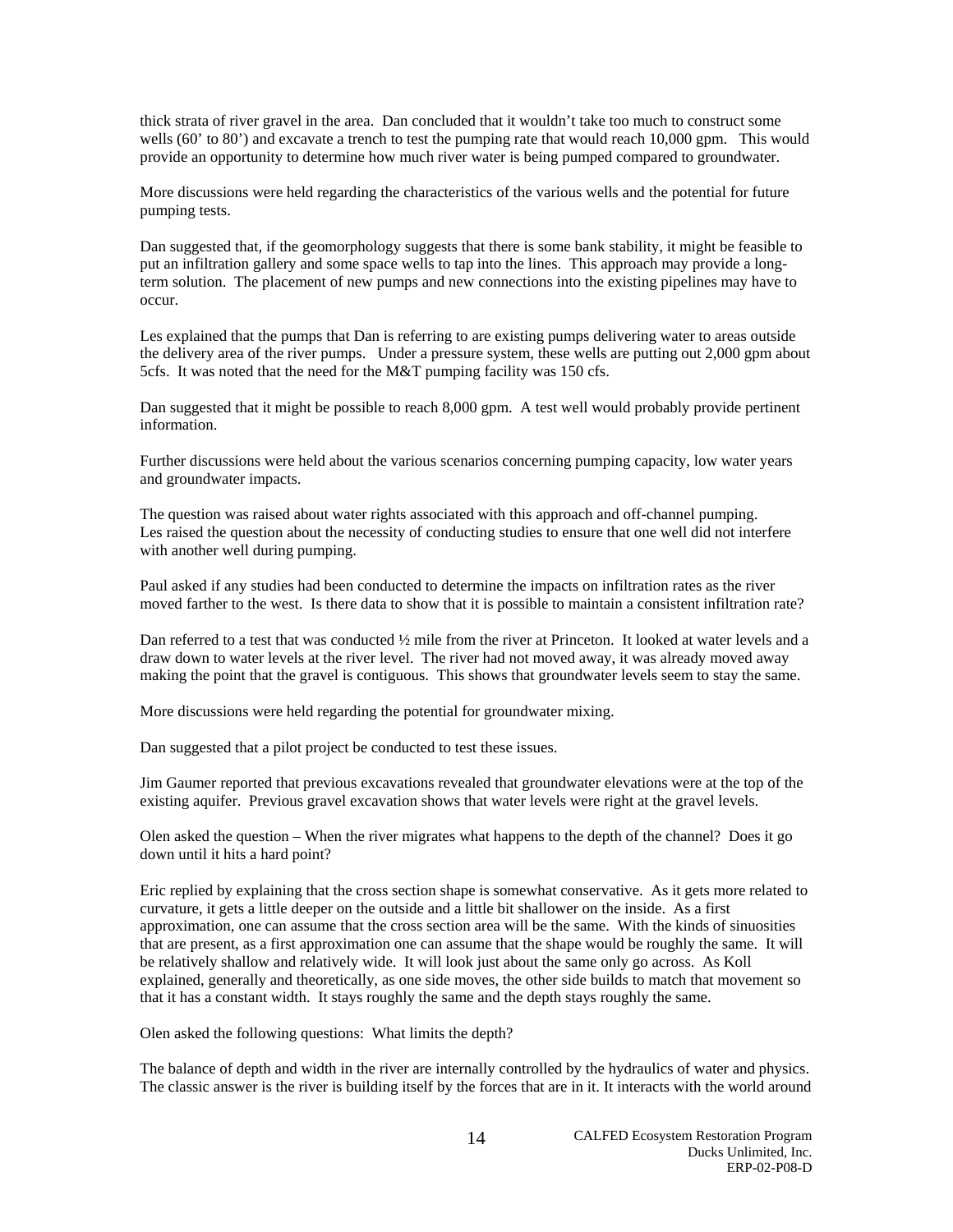it and if it bumps into something it can't move, it will be restricted by that obstacle. Releasing the river from those kinds of restrictions, the cross sections shapes are self-forming from the hydraulics of flow.

Olen asked the following questions: How is the river tied into the substrata of gravel that was discussed by Dan? Does the relationship stay the same? Is the river always tied to the substrata because of its depth? Does it make a lot of difference where the river is located?

It was agreed that the groundwater data would provide answers to those questions.

More discussions were held regarding the variables associated with gravel strata and permeability as well as the need for a pilot well.

The question was raised about potential costs for a monitoring or test well.

Dan explained that based on costs associated with double completions down to 1,000 feet estimated costs are \$30,000. He estimated that costs for a 100 foot monitoring well would be associated with mobilizing the rig – depending on how you can get through the gravels – not more than \$5,000 plus.

There are some existing monitoring wells on the ranch. One deep well exists down to the lower aquifer. Then there are two old abandoned wells that have been converted into monitoring wells. However, these wells are located miles away from the pumping site. The closest well is near the old tower located on the map.

More discussions were held regarding requirements for a monitoring well.

The question was asked if the data collected from previous monitoring wells would be pertinent to the M&T/Llano Seco Project. Dan informed the group that this study was intended to find a lower aquifer that would be separate from the upper the zone and have no impact on the wells in the area. It was an opposite approach to this project. These wells were not intended to measure how well we could pull surface water. Typically, we are trying to avoid that interaction if possible.

Dan suggested that a motor could be rented for the test well rather than purchasing a motor. Dan suggested that he could call to get some estimates. Approximate costs might be \$20,000. Dan suggested that the well be drilled to the hard cap layer. He suggested to hit the gravel layer at 25 feet and 80 feet and 10 feet more to make sure that the well was out of these layers. This would make room for a cellar in a production well to catch the sediment and screen the whole zone. The well construction would potentially be a 100 foot well.

The question was asked about the ability to query DWR well data throughout the valley to find the maximum amount of groundwater pull from any well. Dan replied that DWR has compiled some of that data. There were results compiled from a 10-year study conducted by PG&E (well tests) and a Butte County groundwater investigation. DWR looked at yield and specific capacity from those test results over that 10-year period. He explained that when you get to the Butte Basin area where people tap into the upper and to the lower tuscan, wells show production at 5,000 gpm. He stated that those are not gravel zones like what is seen here at the M&T Ranch.

The following question was raised: Is there a way to calculate capacity at the first 50 feet of aquifer here? Further comments: If you run an estimate of gravel size, it is possible to assess hydraulic conductivity and a method to calculate the amount at certain intervals of perforation. This would provide an estimate to see if it is feasible to move forward.

Other discussions were held speculating potential capacity and potential number of wells to meet present pumping capacity.

Discussions were also held regarding the feasibility of an open pit reservoir, pumping and construction issues and potential levee subsidence.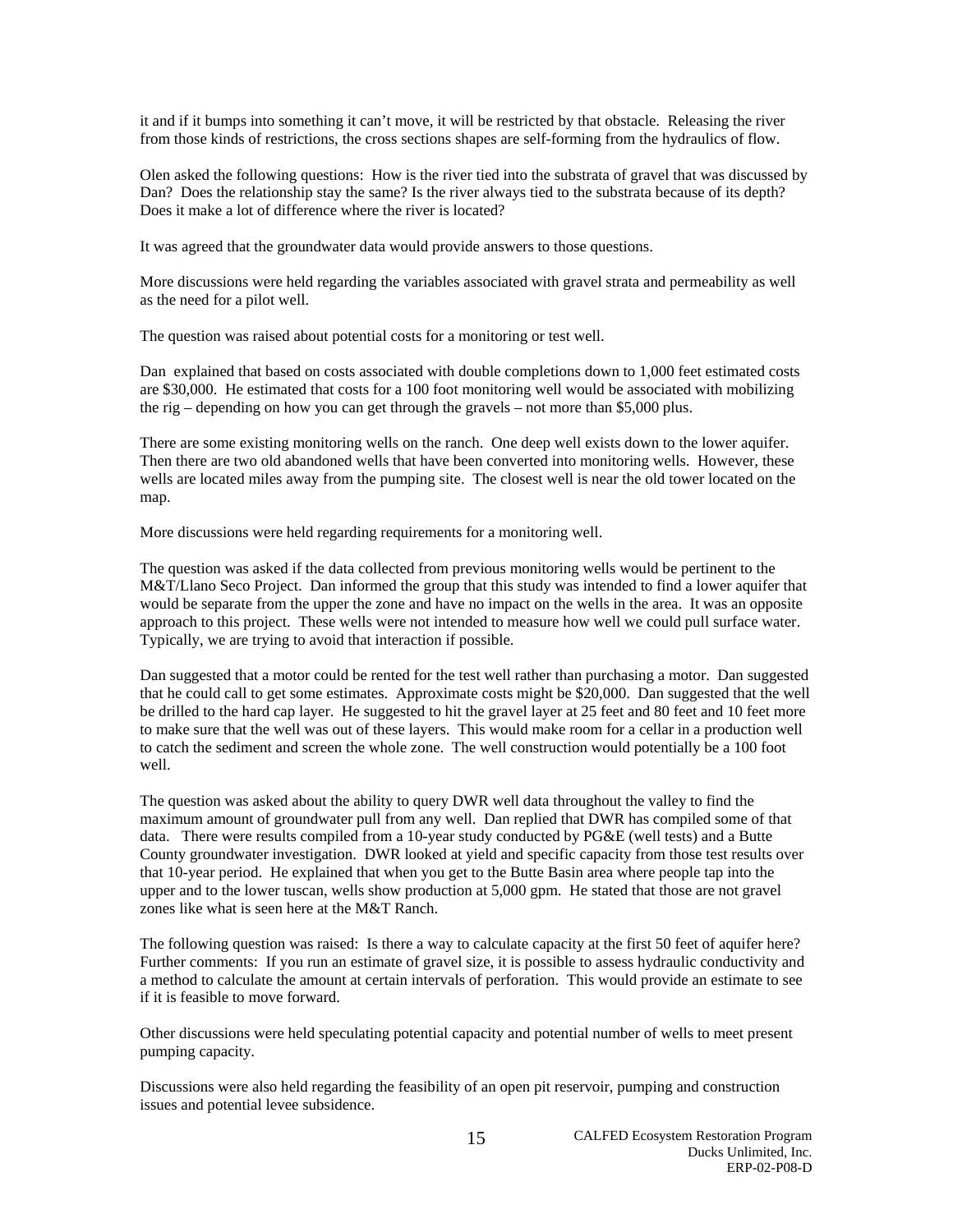Koll made the observation that the gravels are highly permeable, practically  $25 - 35$  % water -- high porosity. Water moves through there approximately 3,000 feet per day. The draw down will be relatively small. If you have a decent size pond, you will have the same water level in the pond as you do in the river--and no fish screens.

Discussions were held regarding potential head loss through the gravels and well capacity.

Koll explained that a well that is 24 inches in diameter is drawing from a well that's 24 inches in diameter. If you have a pond that is 300 feet by 300 feet, you going from the surface area of the bottom and the sides of that pond. You are pulling from a much larger area.

Dan suggested that a couple wells be placed in the middle of the pond. He also suggested a series of wells along the levee. He commented there is a potential to get out of the river, however, it must be feasible.

Koll suggested that if you had an infiltration pond, the silts cover the bottom but if the water is asked to come out of the bottoms and the sides it keeps the gravels clean. Versus, if you're trying to bring the water down into the groundwater.

Neil asked if this was to keep free water inside of the pond -- because gravel will keep moving into the pond. Reference was made to a similar pond where it was impossible to get an excavator bucket out of the pond.

Significant discussions were held concerning the configuration, function and capacity of a pond.

Discussions were also held regarding the political challenges and regulations associated with groundwater projects in Butte County.

Olen moved the discussion on to the next item on the agenda. Olen asked the question - What is the current fish screen criteria and can the criteria be changed to accommodate innovative solutions?

# **M&T/Llano Seco fish Screens**

Paul Ward, Associate Fishery Biologist, Region 2, California Department of Fish and Game, started the discussion by distributing a handout that described fish screen criteria mandated by the California Department of Fish and Game (DFG) and National Oceanic & Atmospheric Administration (NOAA). Paul pointed out that they are much different from one another. Paul explained that the standards the agencies are designing are based on the swimming capabilities of a fry Chinook salmon. The bottom line for fry Chinook salmon is the through screen velocities that are limited to a 1/3 foot per second. Using this criterion, you can roughly calculate the required surface area. The passing flow is at least twice the gross approach velocity in this example, 2/3 foot per second.

The second flow requirement is the most onerous for the M&T/Llano Seco Pumping Facility. Aside from the fish screen criteria issue, there is the issues of the adult attraction flow at this particular sight. There may be enough flow to maintain the passing flow by the fish screen, but there may not have hydraulics for the channel configuration that would allow Chico Creek to exit into the river attracting adult fish into Big Chico Creek. One last thought – 20 years ago agencies made every exception to fish screen criteria that turned out to be detrimental. Now the there are no exceptions. However, there are state and federal policies where exceptions could be made. This project may require a test for those policies and processes.

Dennis E. Dorratcague, Principal Engineer, MWH Americas, explained that there have significant debates on the flow velocity requirements. If one looks at the DFG requirements, sweeping velocities are twice the approach -- NOAA is equal the approach. NOAA also requires that fish cannot be exposed any longer than 60 seconds. This requirement means that one takes the length of the screen and how long is the fish exposed if he is just drifting in the water. The 60-second exposure time has been seriously debated. It was developed with little data. With these requirements in mind, one of the possible solutions for this project is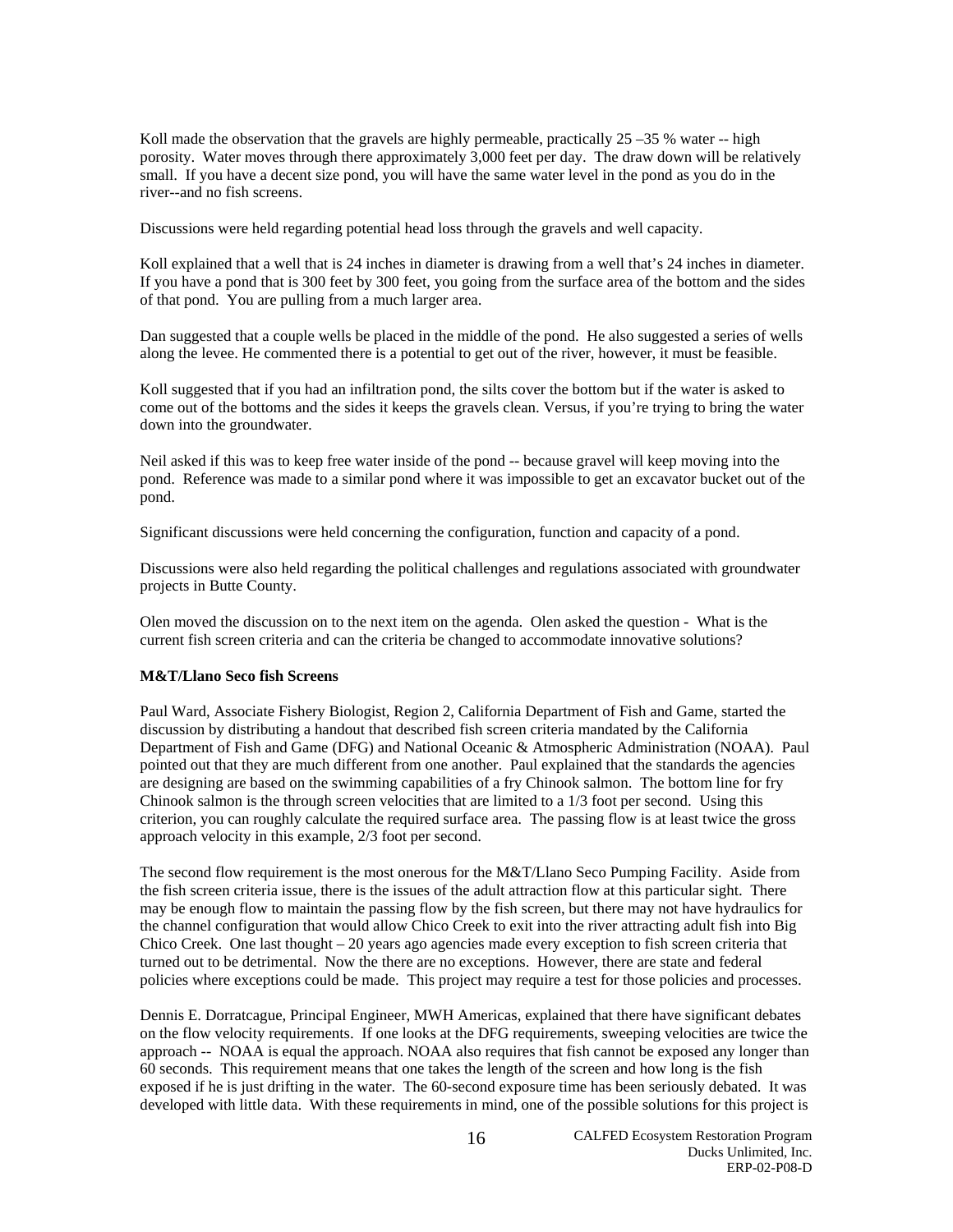to get part of the river going by the screens by digging a channel through the gravel bar. This would provide minimal sweeping flow to pass the screens to barely meet the criteria. Dennis felt that the sweeping flow and the exposure time is not an issue here because the screens are only 15 feet long each.

Discussions were held regarding fish screen technology and the flow requirements to maintain proper velocities to meet fish screen criteria. Dennis discussed fish screen technologies applied at Red Bluff and GCID. Paul explained that a number of species of fish in the river would not be protected by existing screen technology should the become listed. He felt that the regulatory agencies currently agreed that screens targeted for the river would be designed to meet steehead criteria. Paul felt that the problem with the M&T/Llano Seco facility was not with the screens but the hydraulic characteristics in the river.

Olen asked the group if the regulatory agencies would have flexibility regarding fish screen criteria?

Paul believed that if this issue only addressed the fish screen and its relationship to screening juveniles, it would not be as difficult. However, this issue also entails addressing adult fish as well.

Dennis explained that the criterion was developed to ensure that the fish have the ability to swim away from the screens and not be sucked up against the screens. The established criterion was set for the weakest species. Dennis discussed a variety of criteria and associated issues.

Discussions were held regarding the contributions of flow to the Sacramento River by Big Chico Creek; and, the potential of a change in the location of the confluence of the creek. Also, the members discussed the relationship between the fish screens and the change in the river dynamics.

#### **Review and discuss Draft Technical Memorandum**

Neil Schild, Pr. Engineer, MWH Americas presented a Draft Technical Memorandum that summarized available information and issues regarding the M&T/Llano Seco Fish Screen Facility, including a brief description of associated water rights. Neil also presented copies of a Cal Trans negative declaration and report that reviewed the construction of a rock groin at the Butte City Bridge.

Neil also explained that he was in the process of obtaining the physical model performed by UC Davis. He explained that UC Davis was not in a position to release the information until is was authorized by Cal Trans. Neil contacted Cal Trans and there has been a request submitted to the hydrology department to obtain the model. In addition, Neil explained that a literature search was being conducted by a student at University of California, Davis directed by Eric Larsen.

Eric Larsen explained that the search was still in draft form. He informed the group that more time will be spent on refining the database to facilitate retrieval of information. Eric further explained how the information was compiled, the source of information and the type of software used to bring the database together. He gave the group hardcopies of the draft information and also offered CDs.

Neil provided the group with copies of the Draft Technical Memorandum and requested their review and comments. He explained that the Tech Memo listed pertinent reports and studies; this list will continue to increase as more information becomes available. He described the list of documents and explained the background of each report.

Olen explained that the Technical Memorandum will be a work in progress. The Tech Memo will document past and present knowledge about the project, describe potential solutions and finally document Steering Committee recommendations.

Eric added background information regarding the modeling project conducted at the Butte City Bridge and past study efforts. Eric concluded that the river meander seemed predictable based on river dynamics.

# **Open Discussions regarding conflicts and uncertainties associated with simultaneously protection river meander, pumping plant capacity and fish protection.**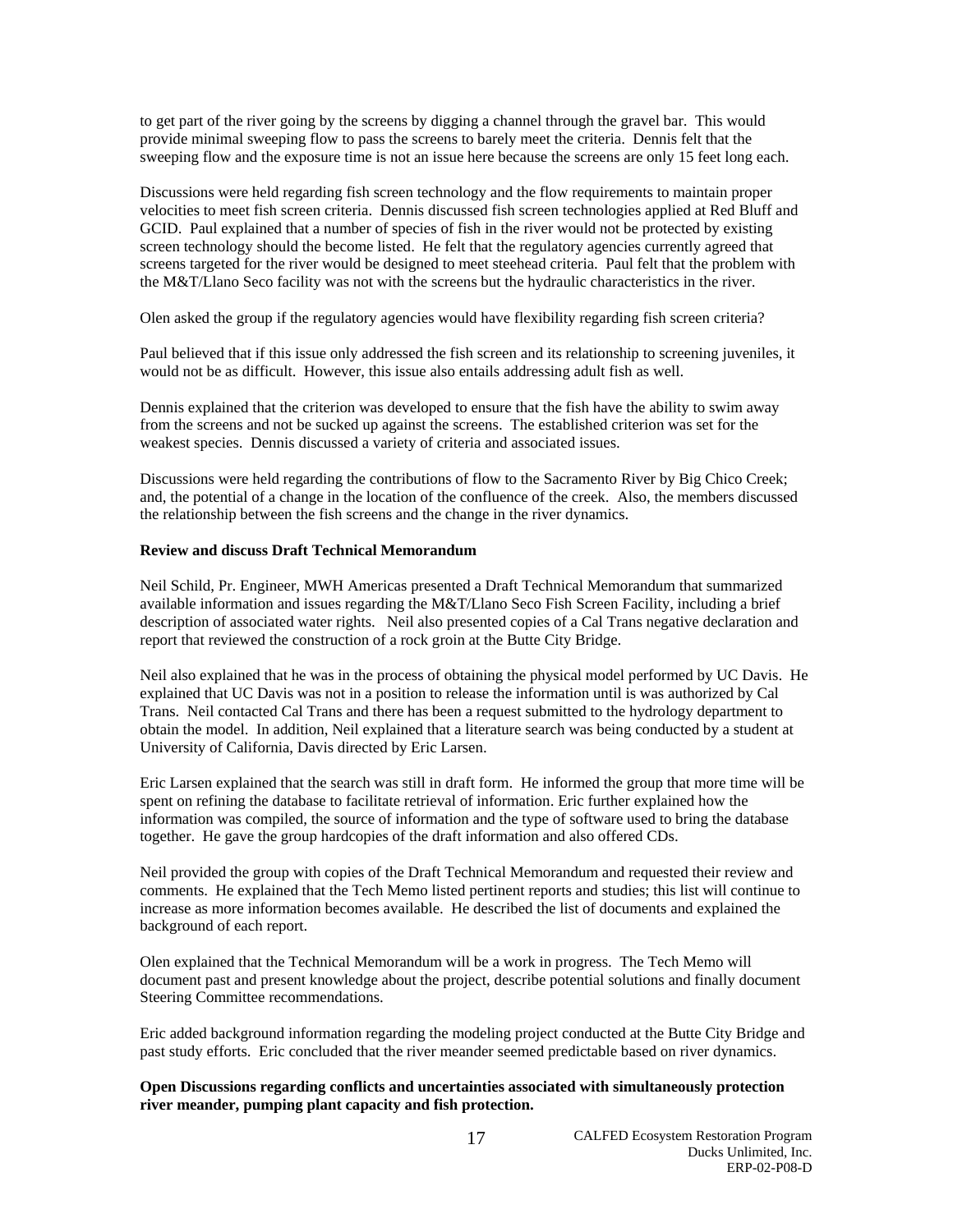Olen distributed a handout to illustrate the CALFED objectives of the project and questions that help to frame the tasks of the Steering Committee.

## Questions:

- What is the rate and uncertainties associated with river meander and sediment deposition. (referred to meeting discussions)
- What is the realm of possible alternatives to meet the water requirements of the beneficiaries? (referred to meeting discussions with groundwater – raised new questions about delivering water of river. Another potential of how you get water to the site)
- What are the current fish screen criteria and can those criteria be changed to accommodate innovative solutions?

Paul commented on fish screen criteria. Possible two kinds of velocities – approach velocity and the velocity going past the screens. It seems that a balance between the two may be achieved and flexibility built into a project. He felt that the real issue was the pocket of dead water.

Roundtable discussions continued about each of the questions.

Olen explained that this workshop was charged at looking at the existing data and background information. The next phase will look at alternatives using outside expertise.

Olen reviewed the content of the Draft Technical Memorandum and explained that the second steering committee meeting would be convened to review and discuss the findings of this workshop. Any alternatives would be compiled into the Draft Tech Memo and, ultimately a final tech memo will be prepared. All alternatives will be evaluated for addressing river meander, pumping capacity and fish screen criteria. He commented that the group should be address a whole realm of alternatives. He explained that the technical reviews developed by the group will be circulated prior to the next meeting.

Roundtable discussions continued about coordinating and formatting the information.

Olen reminded the group that the group that recommendations be timely for future funding requests. Paul reminded the group that addressing fish screen criteria is a process separate from the project – time and funding is associated with this issue. Paul reminded the group that CALFED would probably not fund a project that was not in compliance with current fish screen criteria. This issue may take a considerable amount of time to reach acceptability.

It was suggested that another year be taken to address unknowns that may be necessary to ensure that feasible recommendations are moved forward. Request for another year of gravel extraction may be necessary to protect the facility until all information and recommendations are put together.

Rebecca suggested that, since this is a directed action, the project is not under timeline restraints. Project recommendations can be sent out for technical review as soon as they are presented by the Steering Committee.

Burt suggested that this Steering Committee work with him to develop a comprehensive stakeholder and public outreach through the Sacramento River Conservation Area framework. It was discussed that the federal and state agencies responsible for permits and environmental documentation should understand the project approach early in the process. It would be important to use the lead agencies that were used in the past.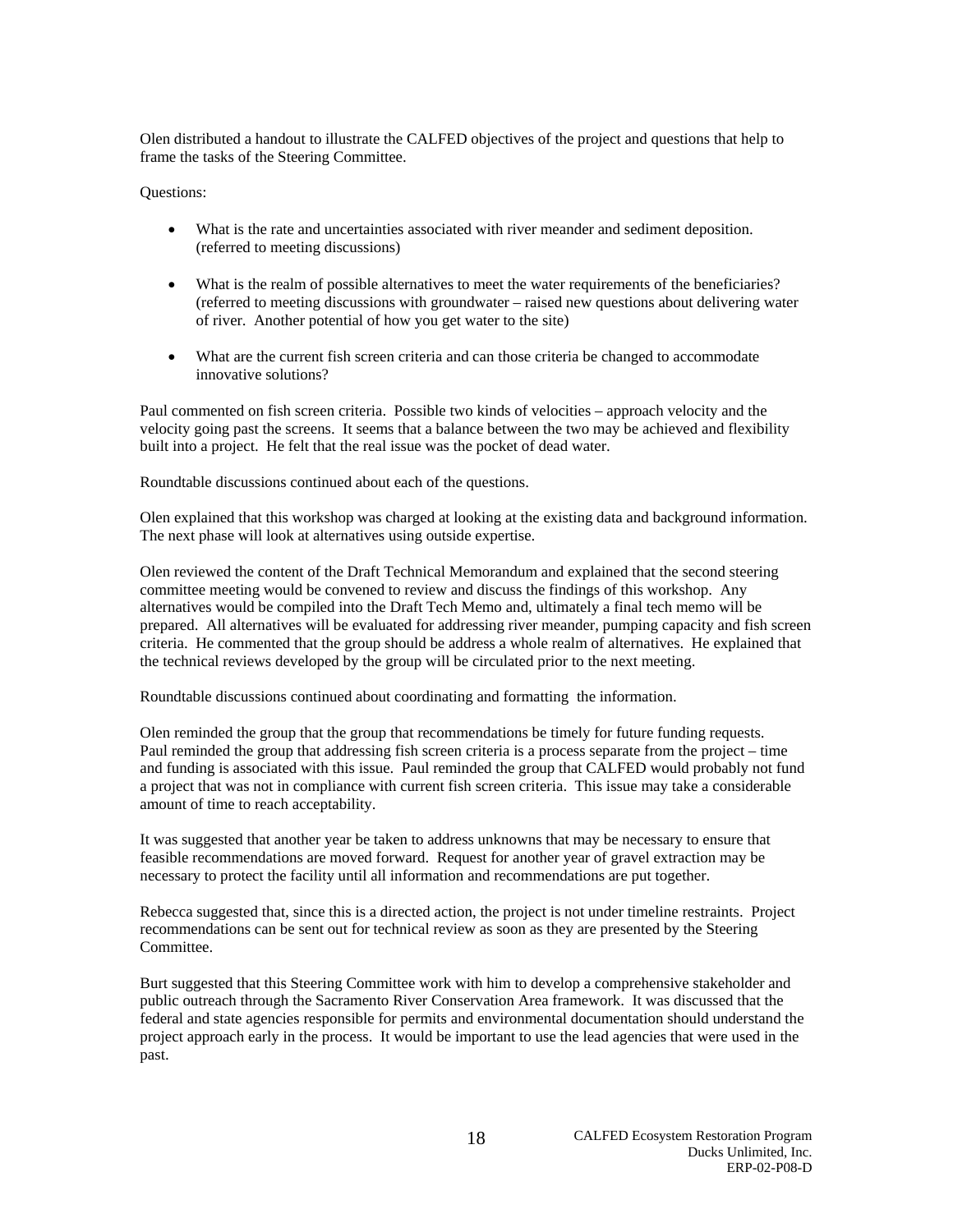There was concern that there is not a sound basis for any alternative to advance a proposal for a specific alternative in the spring. Suggestions were made to develop pilot project that would provide data to support a preferred alternative.

# **Identify and discuss data gaps.**

All alternatives will have data gaps and raise new questions.

Chris suggested that the charge CALFED gave to the Steering Committee is to make recommendations based on the best knowledge brought together through this project. CALFED would rather see the Steering Committee present well-thought out recommendations and not be constrained by funding cycles. The reality of the project might be more studies to more clearly understand the natural dynamics and how appropriate alternatives will fit into that scenario. It might be necessary to conduct a groundwater study or a 2D model of the river to come up with solid alternatives.

Neil suggested that the group should identify and compile additional data that would help make the decision about choosing the most viable alternatives.

Dan was concerned that any ground water information presented to the group at the next meeting would only be a pre-feasibility analysis and would not have the opportunity to be tested to ensure accuracy.

More discussions were held regarding what kind of data or pilot studies should be conducted.

Neil suggested that an important piece of information for this project is the determination of how a change of surface diversion to groundwater diversion will affect existing water rights.

Burt felt that more information and data should be compiled regarding water reuse from the sanitation district and tertiary treatment costs in comparison with new outfall technologies. The group agreed.

More discussions were held regarding pumping capacity for the project.

The group also discussed the levee and levee construction. It was suggested that the Reclamation Board be contacted to see if any data has been compiled on the existing levee.

Eric suggested that data be requested from the COE and the Comprehensive Study.

Eric commented that HDR and DWR were studying fish screen issues and river geomorphology at GCID; and, those studies may have some pertinent information for this project.

It was suggested that all pertinent information be available for the gravel bar for future discussions to answer questions about future dredging to gain a fix for over 15 years (similar to cosmetic supports at GCID).

Mike Harvey suggested that the focus should be taken off the gravel bar and look at the other side of the river. During the site visit, the experts could physically see that the bank was failing. Mike commented that as long as the bank keeps failing and the material is continuing to be removed by the river and moved down the river, the gravel bar will follow it. The more this process continues, the less likely that a shortterm fix will work.

# **Summary of discussions and action items**

More discussions were held about the feasibility of dredging and the changing river dynamics should there be a large flood event.

Discussions were regarding relevant modeling and COE data pertinent to this project conducted by Ayres Associates.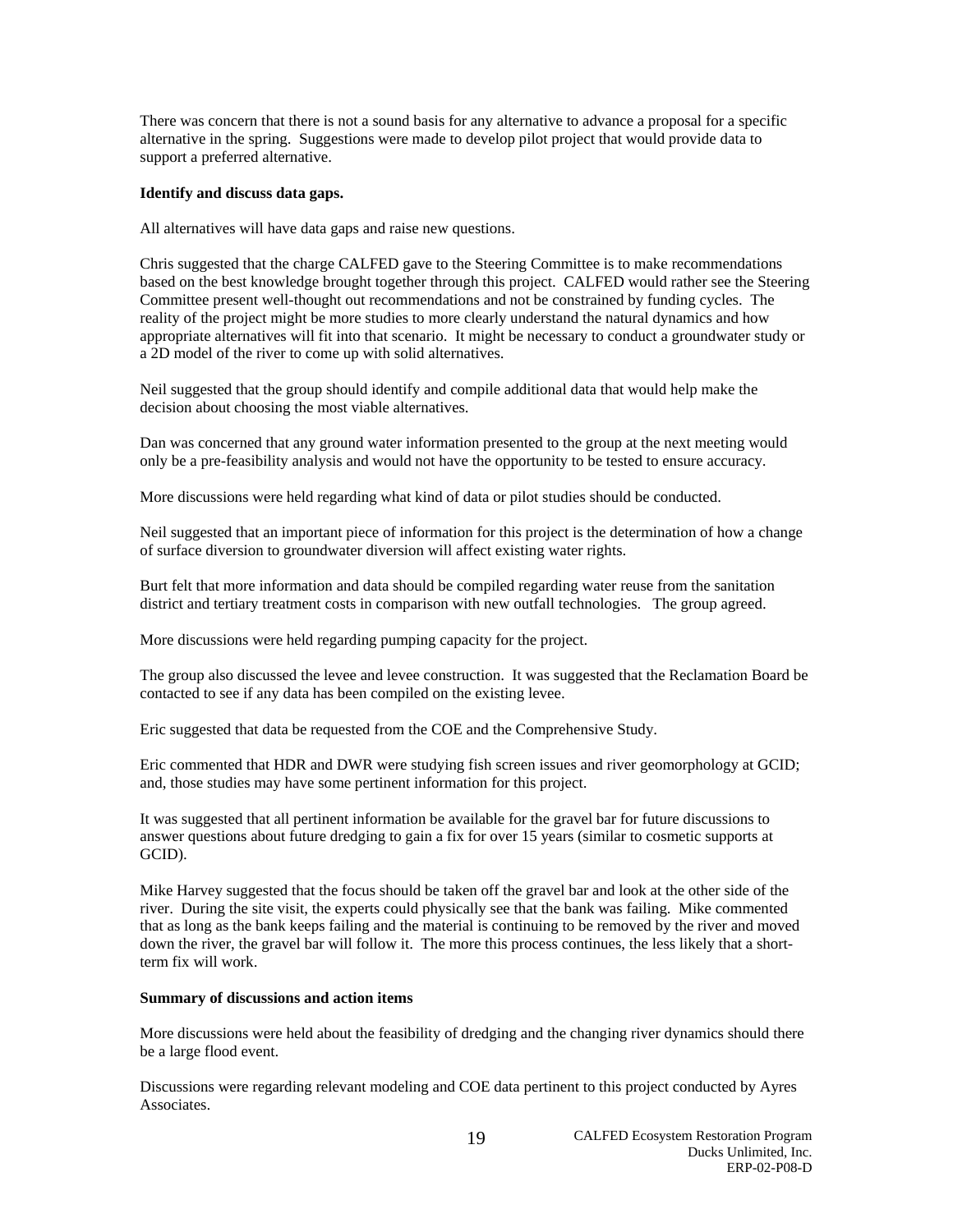Concerns were expressed regarding future funding.

Brian Kinnear suggested that the agencies meet and agree on a collaborative approach regarding the fish screens. It was also suggested that CALFED bring fish screen recommendations to the Science Panel to support a criteria that may be tailored to this project.

# **Performance Measures**

Discussions were held regarding potential performance measures and the approach to understanding performance measures associated with the project. It was agreed that this was too early in the project to propose performance measures.

#### **Adjourn**

Olen concluded the meeting and thanked everyone for all the hard work and informative presentations. Meeting was adjourned.

# **Friday November 14, 2003**

The third day of the Workshop was held at Llano Seco ranch headquarters, 8369 Hugh Baber Land, Chico, CA, beginning at 8:00 a.m. The meeting was facilitated by Olen Zirkle, Conservation Programs, Ducks Unlimited, Inc. (DU) and introductions were made by the following list of individuals:

Howard Brown, Fishery Biologist, National Oceanic & Atmospheric Administration Yantao Cui, Research Scientist, Hydrology/Geomorphology Dennis Dorratcague, Principal Engineer, MWH Americas Woody Elliott, District Resource Ecologist, California Department of Park and Recreation, No. Buttes District Jim Gaumer, Consultant Engineer, M&T Chico Ranch Michael Harvey, Principal Geomorpholgist, Mussetter Engineering, Inc. Les Heringer, Manager, M&T Chico Ranch Eric Larsen, Research Scientist Geology Chris Leininger, Project Development, Ducks Unlimited, Inc Robert Mussetter, Principal Engineer, Mussetter Engineering, Inc. David Sieperda, Manager, Rancho Llano Seco Robert Strand, Consultant Engineer, MWH Americas Neil Schild, Principal Engineer, MWH Americas Ken Walters, Supervisor, Resource and Planning, California Department of Parks and Recreation Paul Ward, Associate Fishery Biologist, Region 2, California Department of Fish and Game

## **Opening Remarks - Recap Thursday Workshop**

Olen recapped Thursday discussions regarding river meander and migration of the gravel bar.

Les Heringer brought pictures of project during construction. He also brought copies of a report describing the regulatory guidelines associated with affluent reuse on production acreage.

Kevin Forester added that water reuse would not be an option for the wildlife refuge. U.S. Fish & Wildlife Service is not opposed to the City of Chico creating treatment wetlands, however, diverting the water to the existing wetlands is not an option for the refuge.

Kevin also explained that the property to the west where the bank is eroding is owned by USFWS. If the technologically, economical and political solution for the M&T looks at a hard point on this property,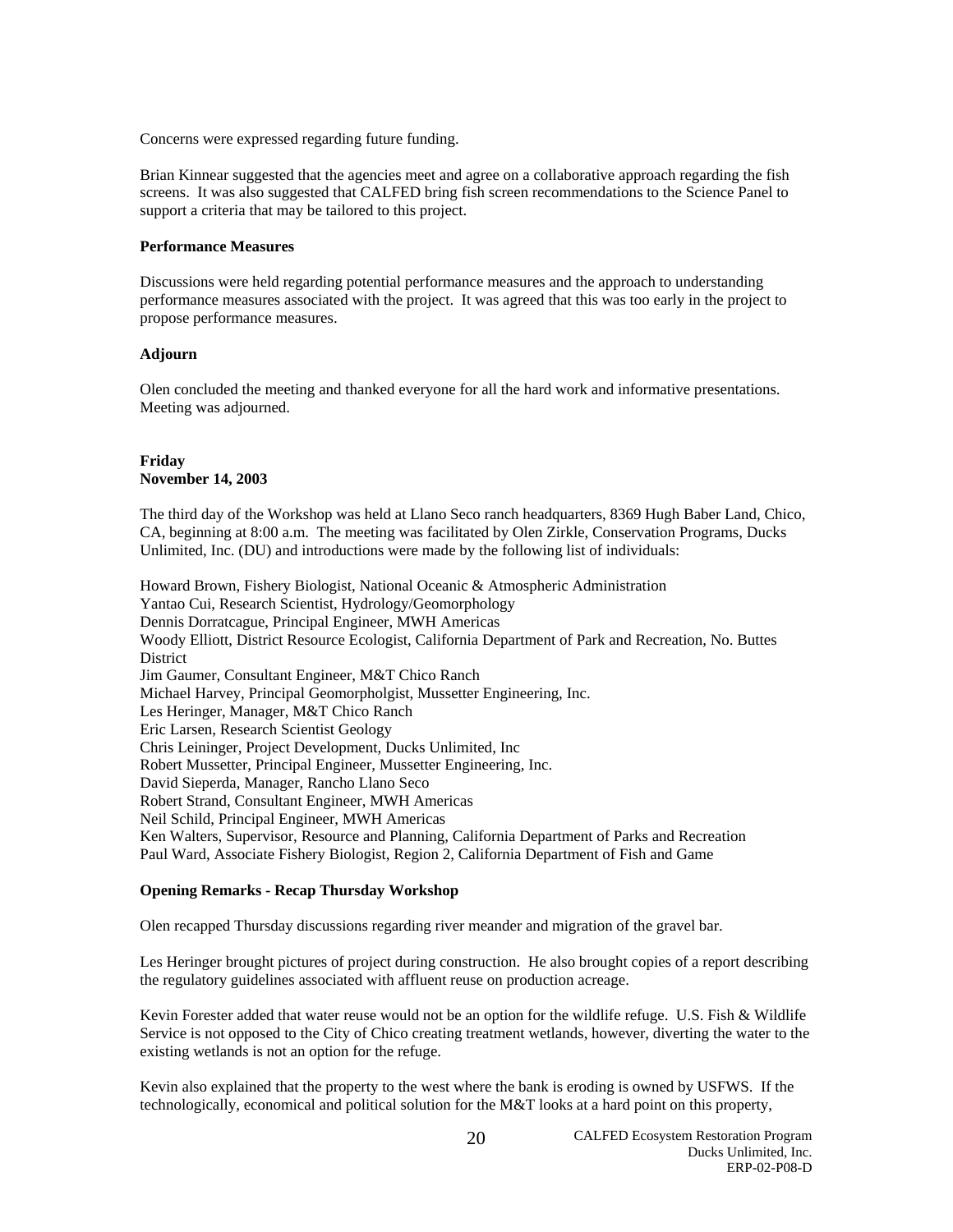substantial justification will be necessary. He felt that, if the technological and economical side of the equation favored a hard point, the political side would follow. However, it will be very difficult to rock that bank due to current policy. In addition, the property was bought with CALFED support and the agreement behind that purchase was to manage the property according to the record of decision. As a result, it may be very problematic to put rock on that side of the river. It will be a Director level decision. Justification of the technical and economical side of an alternative that would create a hard point on this land will have to be strongly advanced if that becomes the only alternative.

Paul explained that DFG and USFWS are looking to this project and the Steering Committee to provide the kind of valid information that would determine if the only alternative is a hard point on the river. The agencies are not excluding this approach, however, strong justification and facts will be necessary to implement that preferred alternative.

Olen suggested that it is important that the Steering Committee can support that they have looked at every viable alternative that points to a final selection.

Les commented that one of the guiding principals of the SRCA is to limit the river meander where it's appropriate.

Discussions were held regarding potential mitigation associated with river stabilization. Chris suggested that if a hard point on the river was determined to be a solution, CALFED would want strong justification from the experts how that hard point would fit into the riverine system as a whole.

## **Presentation of project alternatives developed for current pumping plant installation**

Howard Wilson, Sr. Engineer, CH2MHILL, joined the meeting and provided background associated with the initial feasibility study that was conducted at the time the pumps were relocated from Big Chico Creek to the Sacramento River.

CH2MHILL was asked to identify the issues associated with the adverse impacts that the pumping facility in Big Chico Creek had on the anadromous fish populations, especially survival of juvenile smolts. This study was conducted from the east side of Bidwell Park to the river. In addition, the firm was also asked to prepare a creek design study for the purpose of locating a pump station on the river. At the time, there was consensus that a pump station would not continue to be located on Big Chico Creek.

Two alternatives were studied. One alternative was a pump station located higher up on Big Chico Creek and the other alternative was a pump station on the river. The first alternative proved to be too expensive and there was not a feasible location along the creek. Two locations were looked at on the river.

As the study progressed, it became more obvious that the pump station was not an issue but that the selection of fish screen technology that would meet river requirements, e.g., flat plate screens or cylindrical screens. In addition, a project priority was to find a site located upstream from the City of Chico Wastewater Treatment Facility outfall. The ranch did not want to pull the water out of river below the outfall. No new study addressing river geomorphology was conducted at that time. Instead, existing data compiled from DWR was used to determine a stable section of the river. One reason for this decision was the limited budget assigned to the Feasibility Study. In addition, no alternative water supplies were studies no geotech studies were conducted; and, no sediment studies were conducted.

It was noted that the City of Chico also contributed to this study by looking at impacts from the park on the fishery in Big Chico Creek.

In summary, the Feasibility Study made the recommendation for putting the pumps on the landside of the river or the levee side of the river.

No further questions were asked.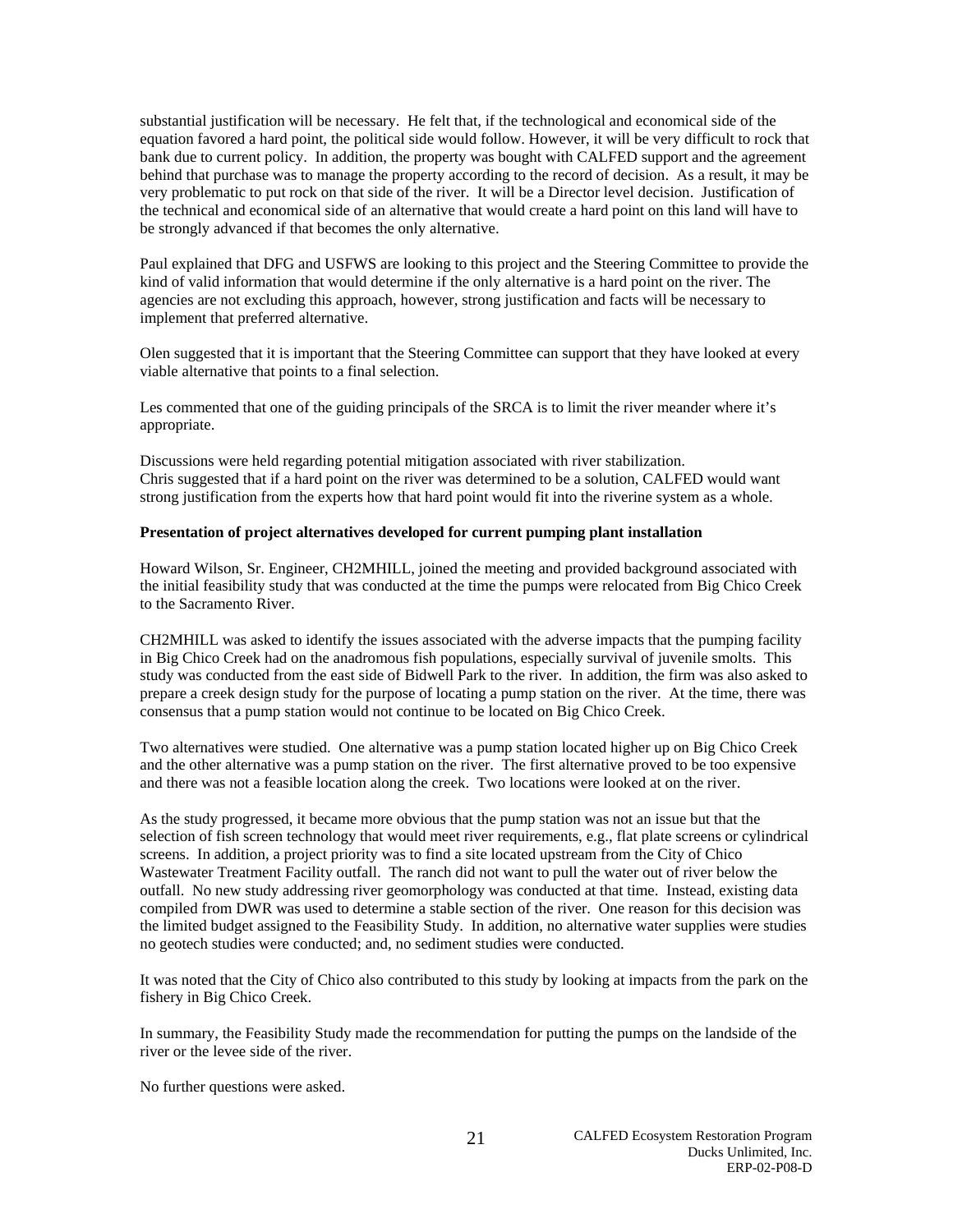Olen moved the discussion on to asking the members if there was additional information needed in order to move forward.

Mike suggested that a way of looking at feasibility is to evaluate what kind of substantive parameters are necessary to meet the yield of 150 cfs. He proposed that an up front model be conducted to prove out the range of parameters that are necessary to evaluate those parameters in the context of what we already know. This will help determine investment in further investigations, e.g., groundwater studies.

More discussions were held regarding the speculations associated with the groundwater, gravels and water rights.

It was suggested that a water right issue could substantially impact recommended scenarios.

Neil referred to a legal issue surrounding the Mendota Pool and groundwater wells that were shown to extract water from the pool similar to the potential of drawing river water from riparian wells.

Paul also brought up the issues associated with the Butte County Groundwater Ordinance. He suggested that it is important to understand the economics associated with changing from surface water diversion to groundwater pumping.

Discussions were held regarding pumping impacts associated with off-stream reservoirs and infiltrations galleries.

The question was asked, can you build the collection gallery large enough to pump 150 cfs?

The suggested alternative (Zirkle Project) should be studied (A large perforated pipe running horizontal along the levee that would collect enough water to meet 150 cfs.).

Les noted that when construction was conducted for the original project, excavations showed that there is a lot of sand in the gravel at the project site.

The suggestion was made that borings should be conducted.

A question was raised about whether a proposed reservoir should be leveed?

More discussions were held about possible pumping needs and aquifer dynamics.

No conclusions were drawn except that more information is needed.

Chris will follow up with Dan Mc Manus to compile existing information.

Neil would try to work with Dan to look at permeability.

Bob suggested that the group look at fatal flaws for all the alternatives.

Olen concluded the discussion by reviewing the history of where the river has been, the history of where we are currently, and projections of where the river may go over the next 100 years.

He reviewed the issues surrounding the project, i.e., demand, capacity, fish screens, meander.

## **Develop and agree to a process for Steering Committee interaction and reporting.**

Discussions were held regarding the interaction and exchange of information between Steering Committee members to investigate the scenarios discussed at the Workshop.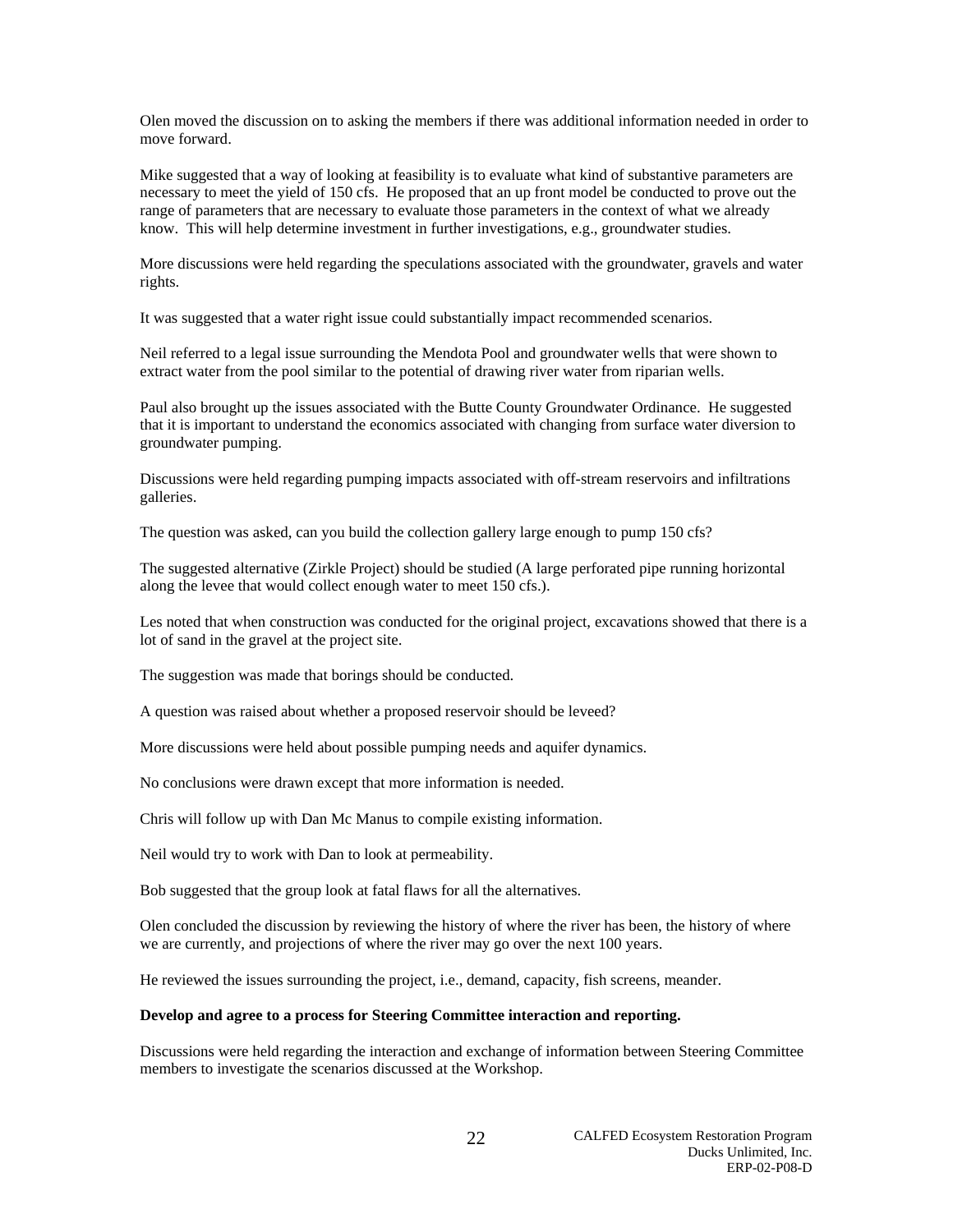The river experts will work as a team to develop a discussion paper on river meander and sediment deposition.

Mike Harvey suggested that alternatives should be based on a better understanding of the river geomorphology. Existing conditions are not optimal. He listed the following approaches: a no action alternative, where the river continues its process with no constraints; a constrained analysis; or a constraint that is fairly open-ended.

It was agreed that a hard point should be addressed within the analysis.

A comment was made that the river is continuing to move west even with the dredging.

It was agreed that the group should look at a broad ranges of alternatives.

Comments were made that there is some level of knowledge based on the gravel bar extraction and the continual movement of the river. A clearer understanding of the problem is necessary. Les suggested that removal and re-deposition of the gravel bar has contributed new knowledge about the driver dynamics in the project area.

Discussions were held about the study being currently conducted by a student to take cross sections of the river. It was suggested that the project manager be contacted to take cross sections near the pumping site.

Olen charged the river meander group to move ahead as a team to attempt to predict riverine dynamics. He charged Dennis, Paul and NOAA to develop a review of fish screen requirements. In addition, Olen charged the group with bringing together pertinent information necessary to determine feasibility for infiltration galleries, production wells, alternative fish screen, and water rights. The group felt that groundwater extraction require a new approach to water right law.

### **Discuss project deliverables and timelines.**

Olen suggested that the Steering Committee should look at all the alternatives for an infiltration gallery. Montgomery Watson will take on the charge to look at the challenges of this alternative.

Olen explained that all pieces of information and recommendations will be addressed in the Draft Technical Memorandum. The question to ask - do we chase the river or find solutions outside the river?

It was agreed that pertinent information was not available to accurately evaluate the feasibility of each discussed "brainstormed" alternative.

It was agreed that there is not enough information to choose a preferred alternative at the next workshop. Chris suggested that CALFED would work with the Steering Committee to provide support for further investigations.

It was agreed by all participants that there is not a sound basis to choose a preferred alternative.

It was agreed that a list of brainstormed alternatives to be part of the Technical Memorandum.

It was agreed that the City of Chico is integral to making contributions to each of the alternatives and in turn provide clarity for their long-term solutions and to be actively involved in this process.

#### **Set date and agenda to reconvene Steering Committee**.

Next meeting slated for February 18, 19, and 20, 2004.